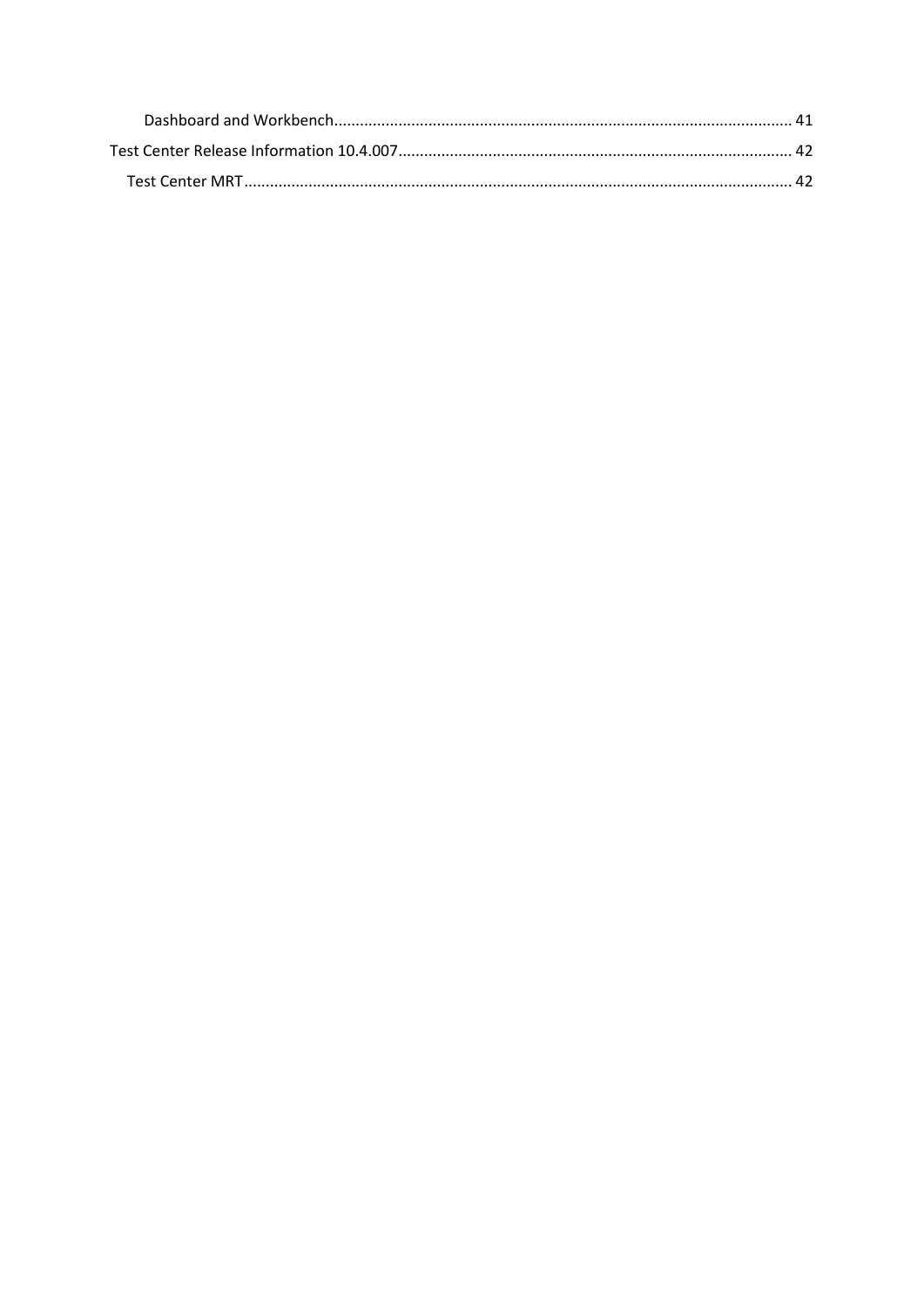## <span id="page-8-0"></span>Release Note for Test Center 11.0.701

Test Center 11.0.701 contains the following changes and enhancements:

## <span id="page-8-1"></span>Test Center

<span id="page-8-2"></span>Client

In the options settings you can choose whether the TPA file handling should be done internally or via the standard browser.

#### <span id="page-8-3"></span>Administration

Import and restore of workspaces with a size >2GB is again possible without errors (11840).

This bug fix also eliminates any errors that may have occurred in connection with large workspaces with the tools: DBEdit, DBAdmin, CheckVersion, CheckDB.

## <span id="page-8-4"></span>Release Note for Test Center 11.0.700

Test Center 11.0.700 contains the following changes and enhancements:

## <span id="page-8-5"></span>Test Center

<span id="page-8-6"></span>Infrastructure

- All components of Test Center have now been created with the current development environment Visual Studio 2019. This means that all C++ components now run with VC runtime 142 and all .NET components at least with version 4.5.
- This then also affects all third-party components, which are now also available in the latest version, including:
	- o the CORBA Middleware Orbix with the version 6.3.12
	- o the used data base Fast Objects 14.0
	- o and the licensing software FlexNet 11.18

Here the current license files with the version 11.18 can be used, if they are available as pure ANSI/ASCII files and do not contain any special characters, like umlauts or currency characters. It is also not allowed that special characters occur in comments. More details can be found in the installation documentation of the release. The FlexLM 11.18 service can also be used by older releases, so it is compatible.

#### <span id="page-8-7"></span>Client

Replacement of the internal browser control based on Internet Explorer with an Edge (Chromium) based control.

## <span id="page-8-8"></span>Administration

- Import and restore of locked workspaces with TPA part is possible again without errors (16701)
- Many dialogs now have a minimum size that cannot be undercut (16702, 16705-16710)
- Sorting of workspaces by process number in the table is done lexicographically instead of numerically (16711)
- Filtering by name no longer works in the "Workspace environment" tab (16728)
- When editing existing extra menus in AdminClient, the OK button is not enabled correctly (16699)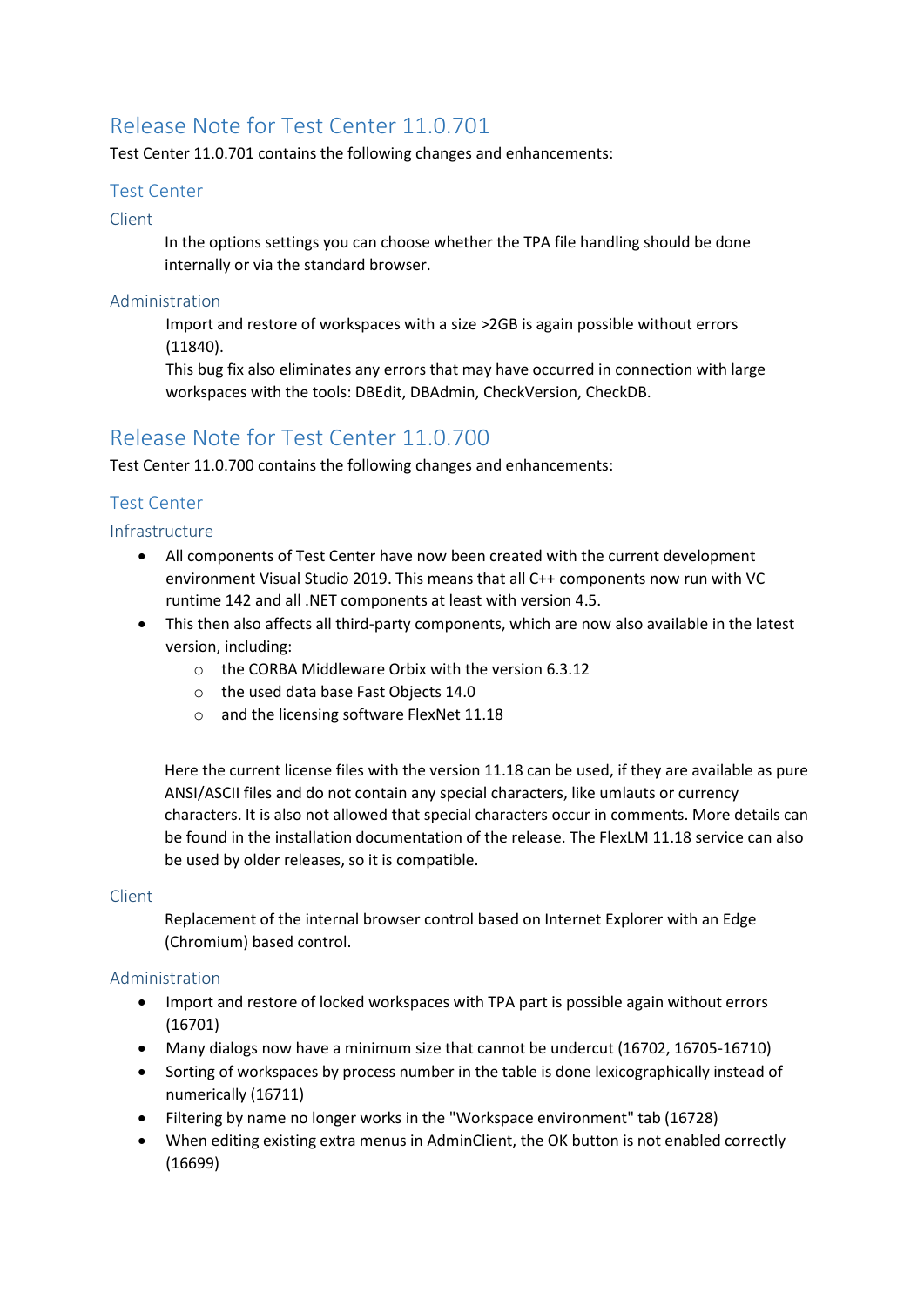- Confirmation dialogs for deleting and copying of many workspaces now display all selected elements as a list (16704)
- It is now possible to display currently running test executions, the so-called job control (16176).

## <span id="page-9-0"></span>PublicAPI

- Public API should allow setting the executing attribute for the executable elements of Planning & Control (16535)
- Allow backup of servers with TPA part (16630)
- Assign a data structure template to a data structure (16680)
- Allow access via OID for objects of type: ActionWord, DataStructure, ActionWordTemplate, DataStructureTemplate, TemplateFolder (16684)
- It is now possible to access the Public API via Python (Jython 2.7.2). (16639)

## <span id="page-9-1"></span>**DBExport**

Resolved deviations:

- Test results tab on test execution job: Moved dialog entries (16372)
- Infinite loop when exporting TestPrepPhases (16638)
- UDAs are not exported (16650)

## <span id="page-9-2"></span>Integration Defect Management with JIRA

- Integration JIRA: Using the internal browser to display JIRA pages. By using Chromium view in the client, displaying JIRA pages in the client is possible from 11.0.700 and also the recommended setting.
- If a defect cannot be created due to the work status of the test execution task, then there is a corresponding message and a recommendation. Affected are test execution tasks with work status canceled, postponed or planned. Until now, the corresponding message was only available for the status planned.

## <span id="page-9-3"></span>Test Process Automation

## <span id="page-9-4"></span>Enhancements and bug fixes

- Remote jobs and timestamps: preserving timestamps of files on remote jobs. (16623) Note: For existing projects, the preservelastmodified="true" attribute must be set for the following tasks for the change to take effect: <copy>, <move> <fixcrlf> <replace> and <ReplaceRegExp>.
- Plugin configuration is also possible for locked workspaces (16701)
- Dialog DTE user credentials allows regular expressions. In the DTE User credentials dialog, regular expressions can now be used for host as well as for domain and user. In particular, it is now possible to define a user ID for all hosts with a single entry by entering .\* for Host, i.e. dot followed by asterisk. (16733)

## <span id="page-9-5"></span>Test Center Release Information 11.0.600

Test Center 11.0.600 includes the following changes and enhancements: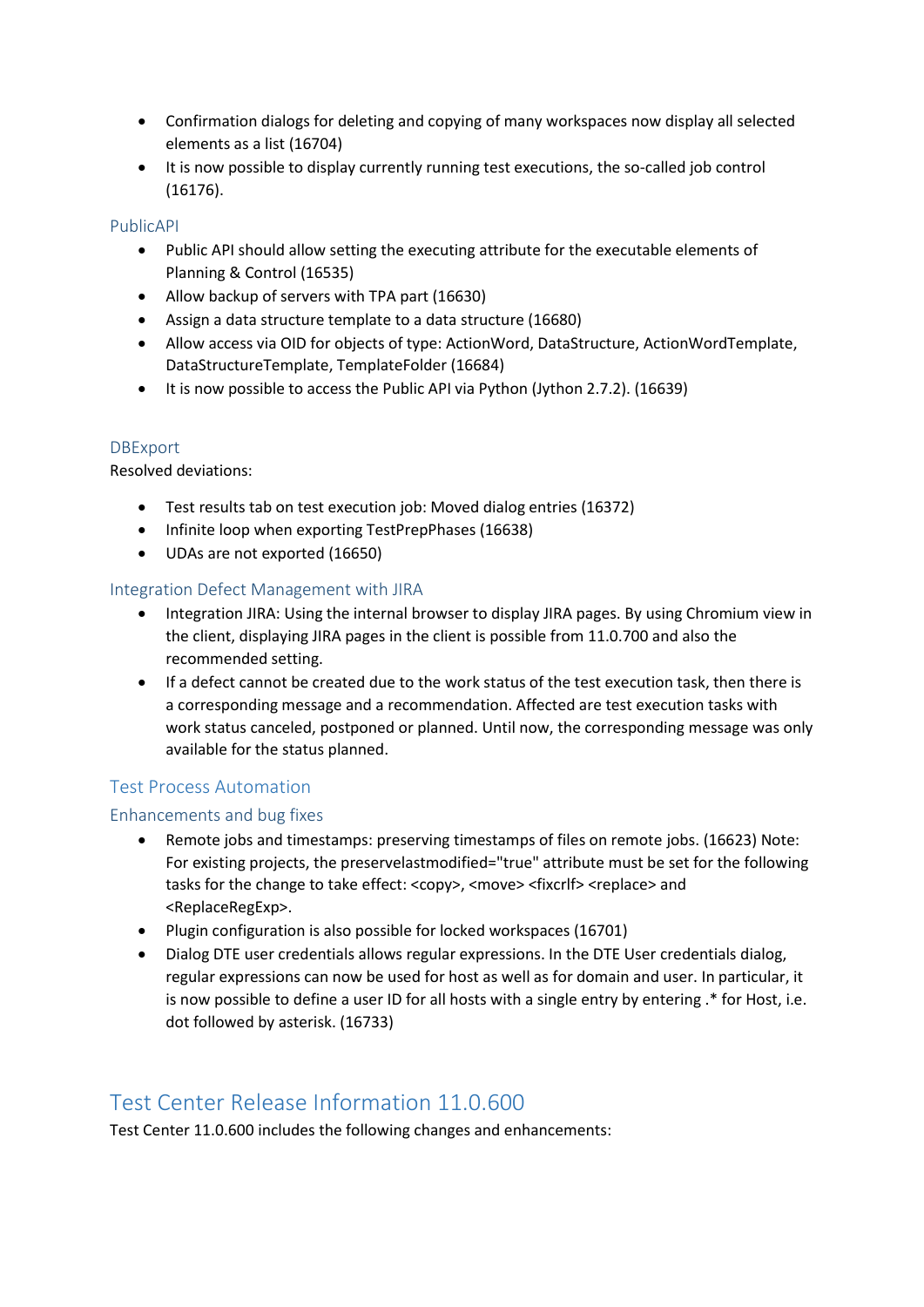## <span id="page-10-0"></span>Test Center

<span id="page-10-1"></span>Client

• Tab "Test Results" for Test Execution Tasks: Dialog entries displayed shifted. (16372)

## <span id="page-10-2"></span>PublicAPI

• New methods allow the mdofocation and management of extra menus. (16364)

## <span id="page-10-3"></span>XML-Import

• Wrong import path leads to endless loop (16563): The performance of the XML import has been significantly improved. This also considerably shortens the XML import of a file containing individual incorrect objects. The impression of an endless loop no longer arises. The XML import succeeds except for the incorrectly specified objects and outputs a corresponding error message at the end. For large imports, the process can still take several hours.

## <span id="page-10-4"></span>Test Process Automation

<span id="page-10-5"></span>General

• Test execution: Improvement of the error message if the Action Word library or the test procedure is not set. Failure to set the Action Word library or test procedure on the test execution job will usually cause automated test execution to fail. The same applies to test sets and schemes. From now on you can see exactly from the message which test execution or scheme or test set is affected and which attribute still has to be set. (10877)

• Restarting the TPA service: improving stability. (16541)

## <span id="page-10-6"></span>DTE

- Remote parallel execution: The Task Server checks whether the next port number for the Task Agent is free or not instead of assigning it cyclically. If all ports for the Task Agents are occupied when DTE is started, DTE refuses to execute with an appropriate message. (16554)
- Remote execution: If a target computer cannot be reached or execution is no longer possible, this is now indicated by the message. (16581)

## <span id="page-10-7"></span>Integrations

- Continuous Integration: TPA Service runbatch delivers return code and message even after execution has been aborted via the Test Center Client. (15232)
- Delete extra menus when plug-ins are deactivated: If you deactivate a plugin, TPA will delete the plugin's extra menu group. Affected are the plugins for the integration with JIRA, Ranorex and TestComplete as well as the Plugin Dashboard. Other elements are left in case of accidental deactivation. (16558)
- Integration TestComplete: The Update Actionwords action is possible for a test suite with more than 10K keyword tests, no timeout. (16603)

## <span id="page-10-8"></span>Technical Updates

- Update of the CORBA middleware: The communication layer of the product has been updated with the updated version of the third-party product Orbix 6.3.11 and is therefore also suitable for the latest operating system versions.
- Taking over a workspace environment of major release 11 during the server installation (16301)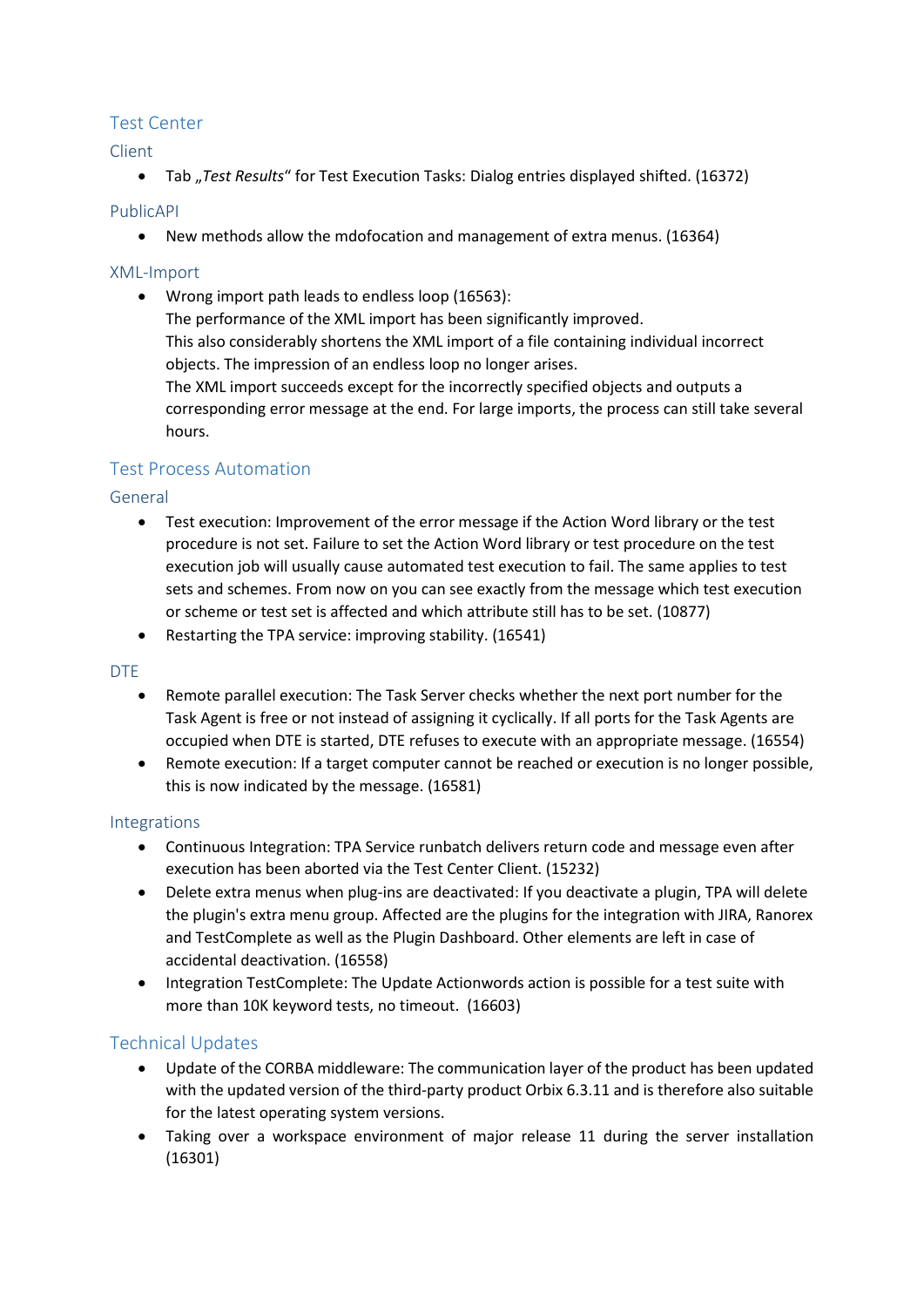## <span id="page-11-1"></span><span id="page-11-0"></span>Test Center 11.0.502 includes the following changes and enhancements:

## <span id="page-11-2"></span>Test Center

## <span id="page-11-3"></span>ManagementServer

- Troubleshooting session management. All information about the session is now cleanly deleted when logging out.
- Bug fixing: Transaction shells of persistent objects can hang during parallel logons. This gap has now been closed to prevent this from happening again.
- The management server now also recognizes when an API server terminates improperly and can correctly remove it from its process list, even in this case.
- Databases larger than 4 GB can now be restored or imported normally via the Admin Client. (16576)

## <span id="page-11-4"></span>Application Server

• By using a new stream class, a possibility of memory leaks is eliminated. This is especially useful for long running processes. (16610)

## <span id="page-11-5"></span>Administration

• The administration client now only reacts to incoming notifications every 5 seconds. This means that this client does not cause performance problems with mass requests and high server load when it must react to the large number of notifications. The value for this cycle time can be set to any value greater than one second using the *UpdateCycleTime* parameter when the client is started. The value is specified in milliseconds. Default: 5000, minimum: 1000. (16612)

## <span id="page-11-6"></span>Migration plugin Adminclient

• The migration of the management server database to release version 11.0.5 can now be done via the adminclient again. The migration plugin was adapted for this purpose. (16550)

## <span id="page-11-7"></span>MRT: Propagation Editor

• Starting processes are now created in the standard CORBA namespace, so you can now use the centrally available parameters (e.g.: PortRange, PublishedName, etc.). (16611)

## <span id="page-11-8"></span>Tool CheckVersion

• Failed GUI migration due to ambiguous database types: Adjustment of the version recognition so that the database versions of all previously released database types are made unique again. (16550)

## <span id="page-11-9"></span>Test Center Release Information 11.0.501

Test Center 11.0.501 includes the following changes and enhancements:

## <span id="page-11-10"></span>Test Process Automation

## <span id="page-11-11"></span>TPA Web Server

• Fixed bug 16541: The automatic start of the TPA Server service often fails after a server restart if the corresponding FlexLM service is set to delayed start. The service then hangs during shutdown and can no longer be started in the normal way. This will no longer happen, the shutdown will no longer hang. However, the FlexLM startup type should not be set to delayed start.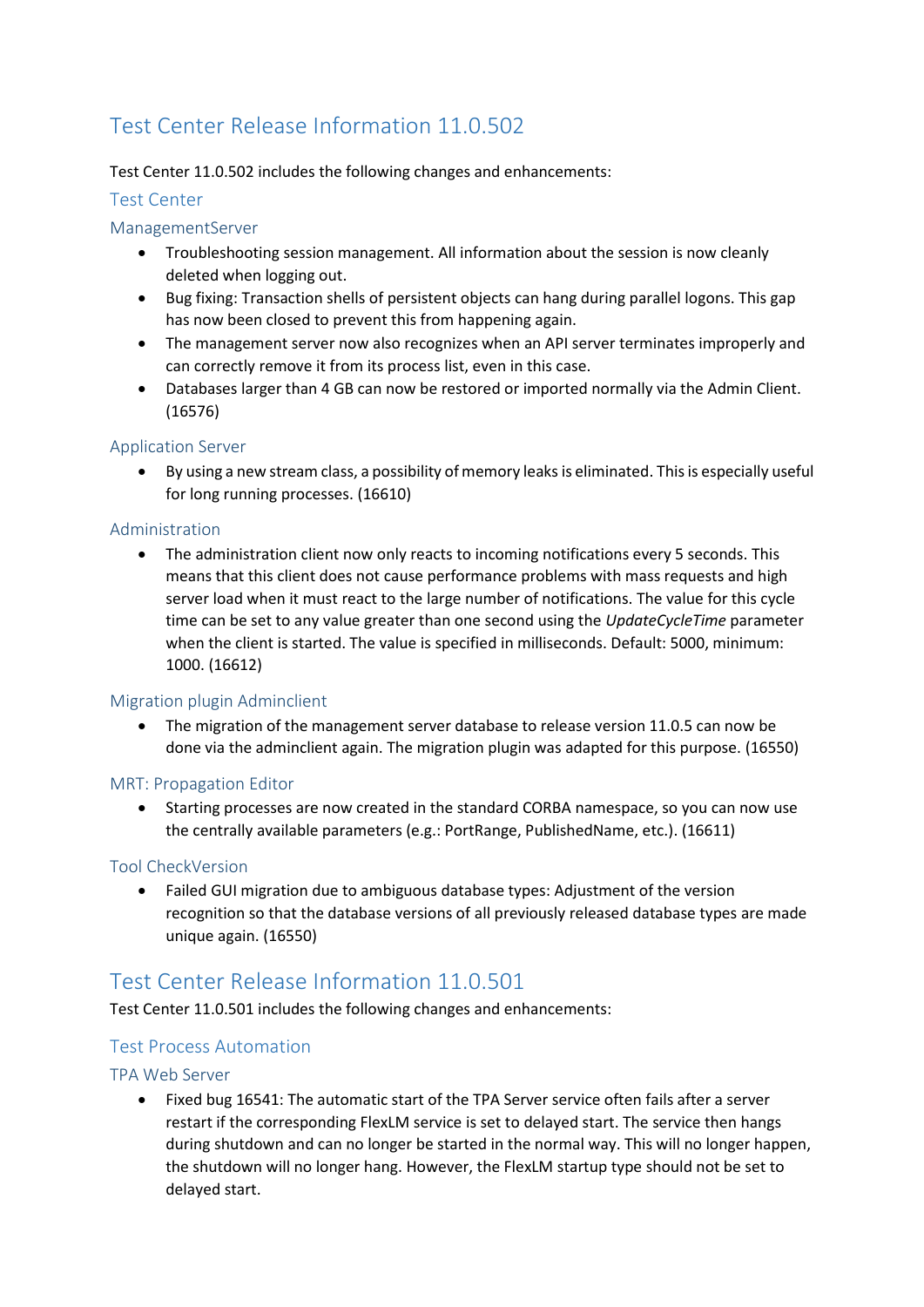<span id="page-12-0"></span>As of release 11.0.500, SQS-TEST®/Professional Suite has a new name:

# **Expleo-Test/Professional**.

## SQS Editor is now **TPA Editor**.

Test Center 11.0.500 contains the following changes and enhancements:

## <span id="page-12-1"></span>Test Center

## <span id="page-12-2"></span>Client

• The update interval for the test execution overview is now configurable in the range from 1 to 60 seconds.

## <span id="page-12-3"></span>Administration

• Using the AdminClient you are now able to define extra menus for environments. The extra menus defined in an environment are available within all work areas belonging to that environment (16330).

## <span id="page-12-4"></span>Test Process Automation

<span id="page-12-5"></span>TPA

- Action Word Incompatibility: Improved messages when using an Action Word in a test execution that is not compatible with the implementation. The corresponding Action Word, parameter, test case, step and test is specified in the error message. (14300)
- Remote execution, configuration of missing properties: The task <remotejob> checks if certain default properties are defined. In case one of these properties is missing, the test execution will be aborted. This can now be bypassed. (16496)
- TPA backups no longer contain null byte files. (16480)
- Schedules: It is no longer possible to specify a date in the past or with an incorrect format. The system correctly calculates and displays the next start time. (9954)
- No duplicated entries in the context menu for automation. (16065)

## <span id="page-12-6"></span>SQS-Editor / Notepad++

• Code Snippets for Notepad++: As an alternative to the TPA Editor (previously SQS Editor) we now offer a plugin for the freely available Notepad++. The plugin provides a number of useful code snippets that are often used in the environment of the TPA component. (16406)

## <span id="page-12-7"></span>Integration Abweichungsmanagement mit JIRA

• No additional Explorer window: The menu item "Edit Defect" directly opens the page for editing the issue in JIRA. (13736)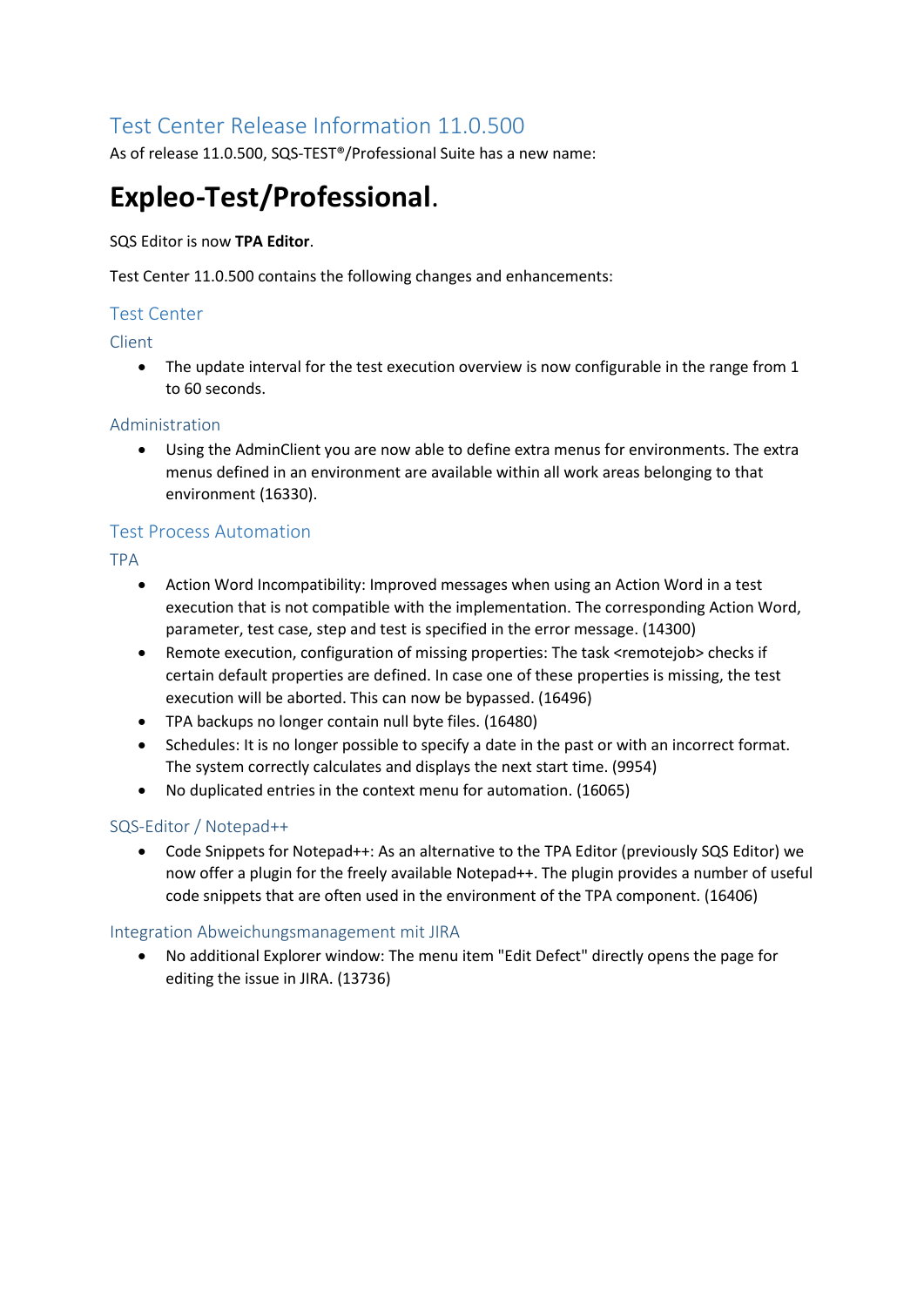<span id="page-13-0"></span>Test Center 11.0.401 contains the following changes and enhancements:

## <span id="page-13-1"></span>Test Center

<span id="page-13-2"></span>API Server

- Fixed bug when creating attachments with method CreatePlainAttachmentBytes.
- Dates for creation/modification are now correct when creating attachments.

## <span id="page-13-3"></span>Test Center Release Information 11.0.400

Test Center 11.0.400 contains the following changes and enhancements:

## <span id="page-13-4"></span>Test Center

<span id="page-13-5"></span>Client

- In the quick evaluation of test execution orders, only the status of the open test results is changed at step level; the status of test results that have already been evaluated remains unchanged as far as possible (13857).
- Two weeks before the expiration of the Test Center license, a message is displayed to the user (16053).
- Using the context menu, you can include all test cases or tests of a test object in the coverage relationship of a requirement or remove them from it (4292).
- Extra menus can be defined for work areas, which are displayed depending on the selected object.
- If extra menus are embedded in submenus, these submenus are deactivated if they do not contain menu entries for the selected object type (14742).
- Themes of a test plan can be exported and subsequently supplemented by an import (2755).

## <span id="page-13-6"></span>PublicAPI

- New methods "CopyWorkspace" and "CopyWorkspaceWithTPA" for copying of workspaces. (16174)
- New methods "ExecuteTask" and "ExecuteTaskAsync" for execution of tasks with and without waiting. (13953)

## <span id="page-13-7"></span>**MRT**

- Only those source workspaces are displayed for which the logged in user has reading rights.
- Only those target workspaces are displayed for which the logged in user has all rights. (11463)

## <span id="page-13-8"></span>Test Process Automation

<span id="page-13-9"></span>TPA

- Execution of the task <remotejob> as administrative task: The task <remotejob> intercepts missing properties. (13916)
- The name of the target computer is now recorded in every DTE Task Agent log file (16391).

## <span id="page-13-10"></span>SQSEditor

• The SQS editor does not lose any changes and does not block any editing. (13281 und 13755)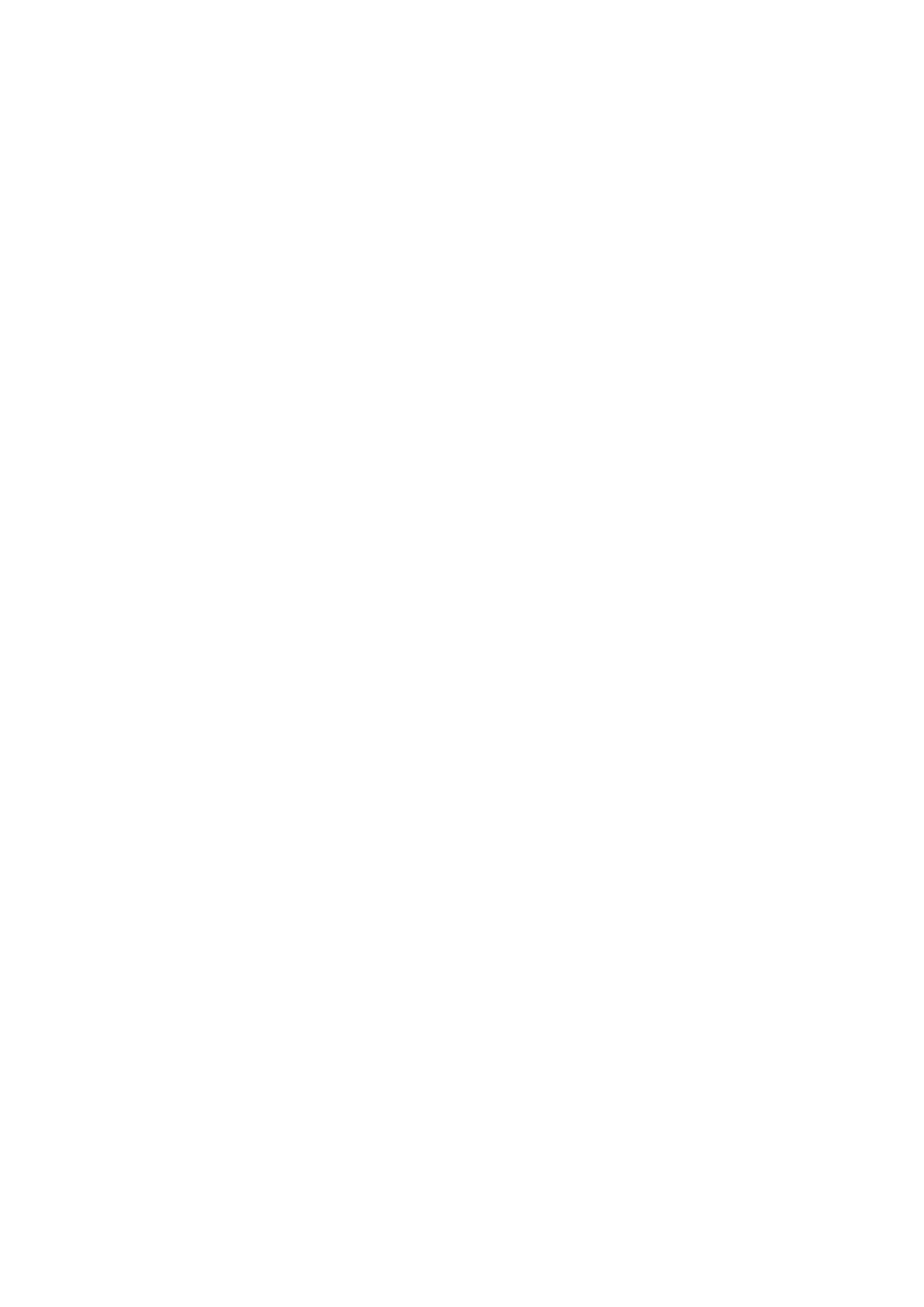<span id="page-15-0"></span>Test Center 11.0.303 contains the following changes and enhancements:

## <span id="page-15-1"></span>Test Center

## <span id="page-15-2"></span>Test Center Client

• Clipboard content that are stored as attachments now get a timestamp from the insertion time.

## <span id="page-15-3"></span>Migration

• From now on, the creation and modification date are preset with the creation and modification date of the corresponding database object during migration.

## <span id="page-15-4"></span>CheckDB

• The display of the last modified object (-DetectLastChange) only displays time stamps between 1.1.1970 and the current time. Objects with invalid timestamps are ignored.

## <span id="page-15-5"></span>Test Center Release Information 11.0.302

Test Center 11.0.302 contains the following changes and enhancements:

## <span id="page-15-6"></span>Test Center

## <span id="page-15-7"></span>Test Center Client

- The time stamps are now correctly displayed in the list of attachments of the test results in the tab of a test execution job.
- The button displayed in the view bar when the integration manager "Defect" is activated can be hidden via an entry in the Windows registry.

Hiding this button is done via the registry key:

Computer\HKEY\_CURRENT\_USER\Software\SQS\SQS-TEST/Professional NL\11.0.1\DefectButton and the DWORD value Enable realized. 0 hides the button, 1 displays the button according to the previous conditions (IMD and TPA activated for the opened WS).

## <span id="page-15-8"></span>CheckDB

• Detects/Corrects unset creation/modification times of attachments.

## <span id="page-15-9"></span>Test Center Release Information 11.0.301

Test Center 11.0.301 contains the following changes and enhancements:

## <span id="page-15-10"></span>Test Center

## <span id="page-15-11"></span>Application Server

• Database errors in scope of missing CompressedBlobs are corrected automatically now.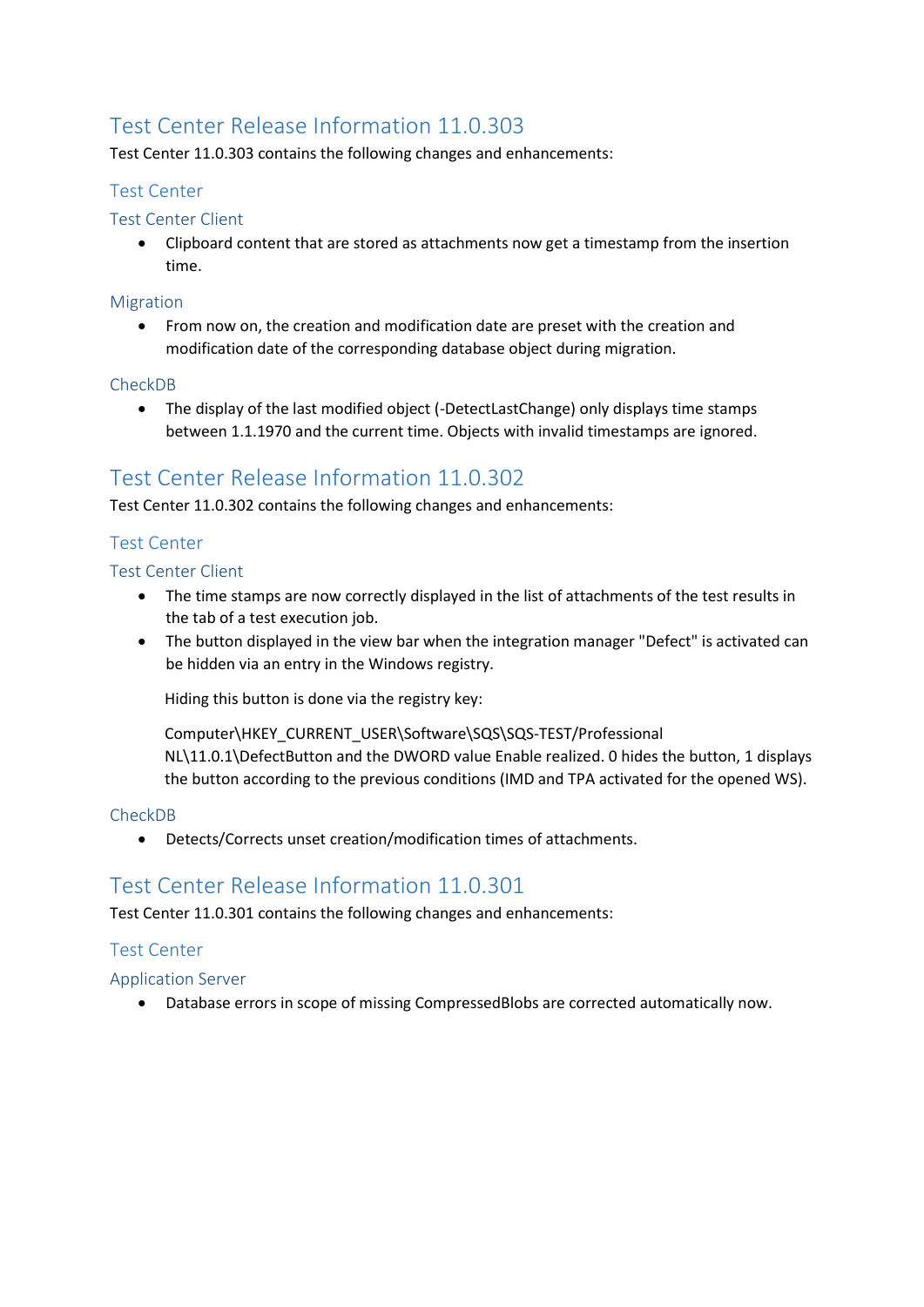<span id="page-16-0"></span>Test Center 11.0.300 contains the following changes and enhancements:

## <span id="page-16-1"></span>Test Center

## <span id="page-16-2"></span>Administration

- Configuration of workspace environments: Used parameters of a server no longer have to be modified manually, but can be edited directly via the graphical user interface (e.g. specification of a new license server or a new license file). (13796)
- Workspace administration:
	- $\circ$  The Administration Client can now be used to create or delete a TPA part for existing workspaces. (15710, 16232)
	- $\circ$  Consistent display of the current state of the environment when importing, restoring and deleting workspaces. (16178, 16179, 16180)
- TPA configuration: Automatic adaptation of the TPA configuration to LOCALSYSTEM when the user is removed via the AdminClient. (11447)
- More fixed bugs:
	- o Resize layout problems fixed. (14713)
	- o When deleted, databases will not be removed from the file system. (16277)
	- o German resource revision. (16298)

## <span id="page-16-3"></span>Test Center Client

- Display of step test cases, which were deactivated for execution, in addition to the Test Design View now also available in the Planning & Control View as well as in the Requirements view (context menu of the workspace). (13888)
- New help-menu entry opens the selection of user manuals (SelectManual.htm). (13810)
- Parameter Mode "Input/Output" is now correctly adopted when creating templates from an Action Word instance. (2781)

## <span id="page-16-4"></span>XML-Import

• Enhancement of the import of extra menus for Test Execution Tasks (15641)

## <span id="page-16-5"></span>Test Log Editor

- Removed error message when saving TLOGs. (15735)
- Problems with the use of special characters fixed. (14167)

## <span id="page-16-6"></span>CheckDB

• New parameter *DetectLastChange* for *CheckDB* retrieves date and user of last database change (6355).

## <span id="page-16-7"></span>Test Process Automation

## <span id="page-16-8"></span>DTE

• The behaviour of the target computer component DTE no longer has to be configured manually in the call. The current settings can now be displayed and edited via a new graphical user interface. (16182)

## <span id="page-16-9"></span>TPA

- Deleting TPA parameters will now affect the TPA configuration. (16208)
- Revision of the TPA parameter management. (16206)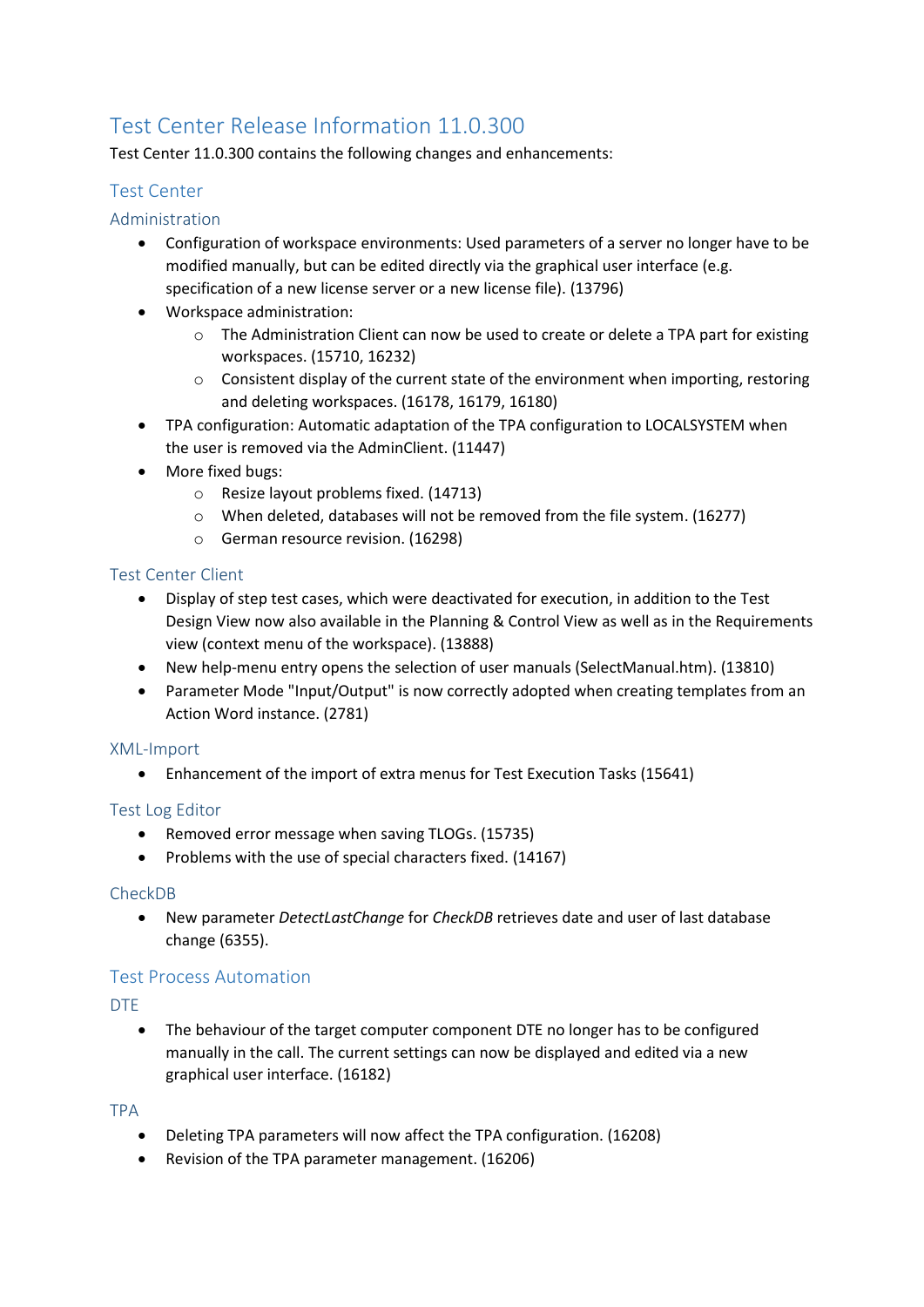## <span id="page-17-0"></span>Java implementation

- The Java components of SQS-TEST®/Professional are now all created with OpenJDK.
- An Open Java Runtime (JRE) is delivered with this version and ensures error-free use of all product components.
- An additional installation of a JRE on the client computer is no longer necessary.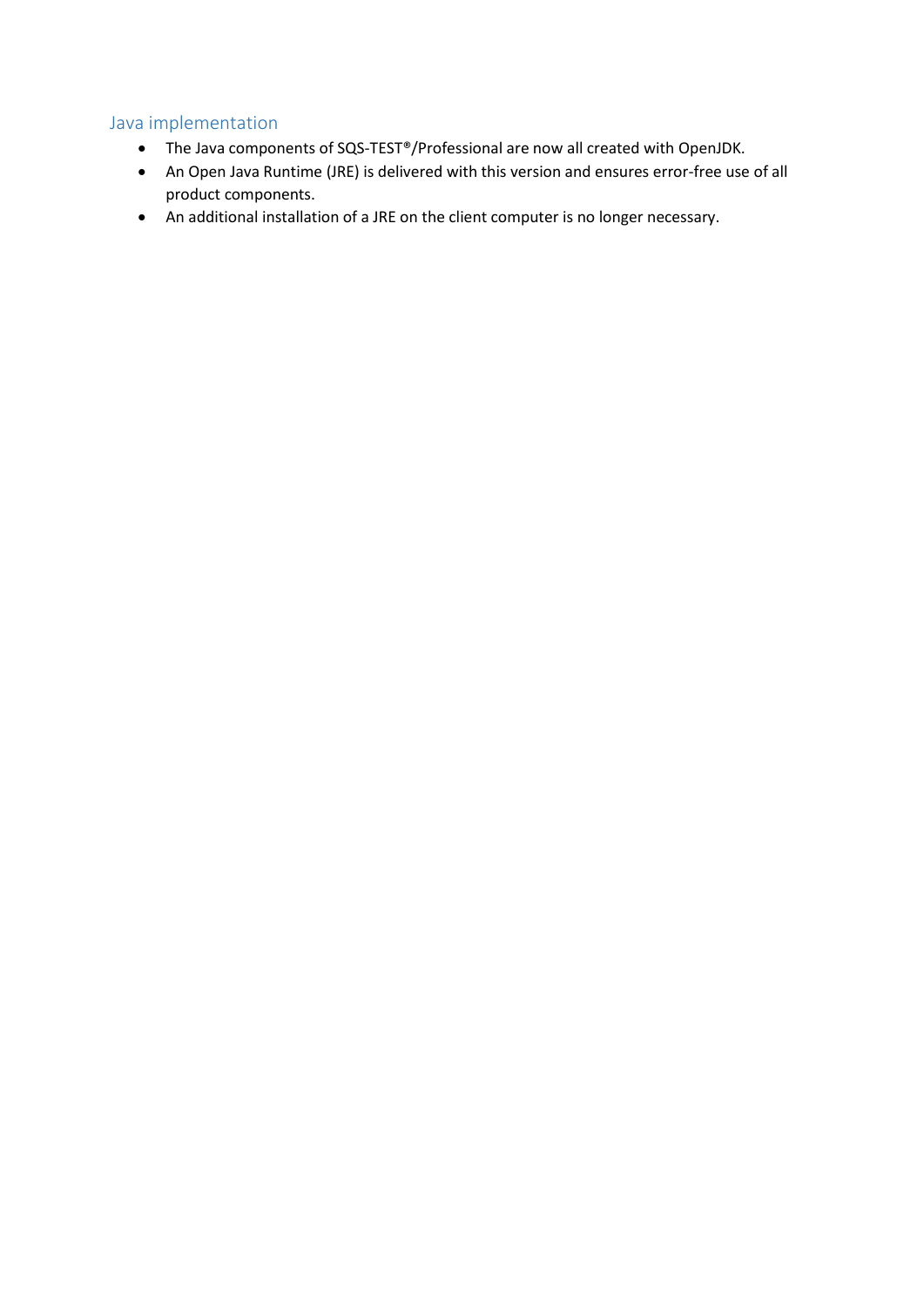<span id="page-18-0"></span>Test Center 11.0.200 contains the following changes and enhancements:

## <span id="page-18-1"></span>Test Center

## <span id="page-18-2"></span>Client

- New dock view "Job Control" listing all Schemes, Test Cycles, Topics and Test Execution Tasks currently executed by TPA
- Steps of test case sequences can be disabled for execution (563). All disabled steps in a workspace can be listed and re-enabled in a result table.

#### <span id="page-18-3"></span>Test Log Editor

• New toggle button in the toolbar to change the work status of Test Execution Tasks (finalised / in progress). The dialogue box when closing TLE is being omitted.

#### <span id="page-18-4"></span>Public API

- New method "GetAllDisabledCalls" at the Workspace (ICWorkspace) for identifying all disabled steps in test case sequences
- New method "GetServerContexts" to retrieve available server contexts. This functionality can be used without previous login only via the new COM-interface SQSTCAPI.

#### <span id="page-18-5"></span>Installation

• Improved arrangement of documentation files (manuals, help files, tutorials)

#### <span id="page-18-6"></span>Administration

• Improved handling of imports of workspaces containing a TPA part (import possible only where workspace language setting corresponding to TPA language setting)

## <span id="page-18-7"></span>Technical Updates

#### <span id="page-18-8"></span>Integration Ranorex

• Now supporting Ranorex version 8.x.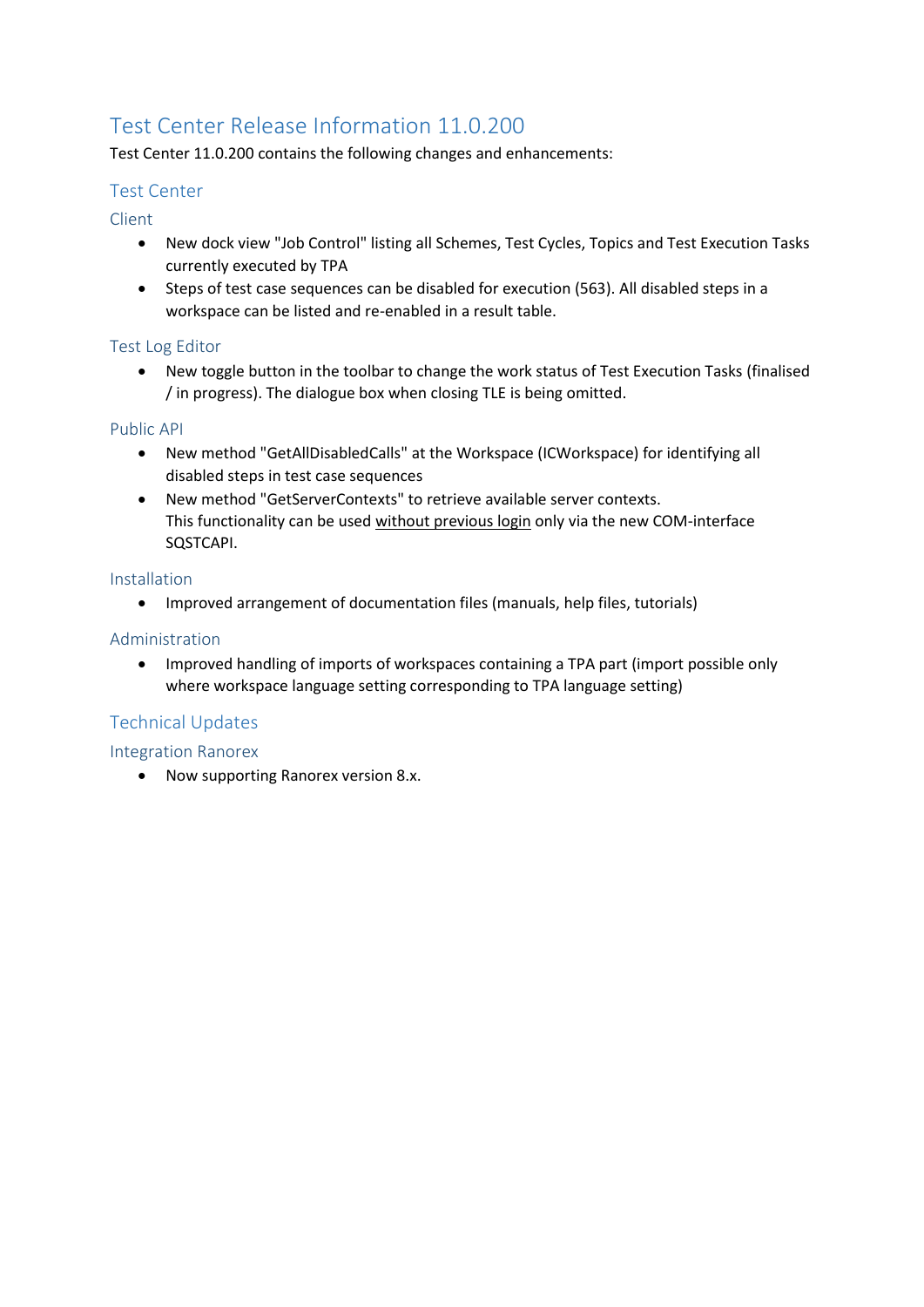<span id="page-19-0"></span>Test Center 11.0.100 contains the following changes and enhancements:

## <span id="page-19-1"></span>Test Center Client

- Short cuts can be defined for most menu items (5620).
- Test Execution Tasks are displayed on a separate tab for Tests.
- Reports for Test Execution Tasks:
	- o attributes "Description of Test" and "Description of Test Case" were displayed only when not empty (12951).
	- o Informations about the last execution can be selected (TPA execution), Start- and End-Time were displayed with date:hour:min (10725).
	- o Filtering: In test filters it is now possible to filter for test execution tasks (1177).
	- o In filters of types Test, Test Case, Requirement and Test Item it is now possible to filter for work tasks.

## <span id="page-19-2"></span>Test Log Editor

Importing, exporting and modifying manually executed Test Execution Tasks with Test Log Editor is significantly faster.

## <span id="page-19-3"></span>AdminClient

- When creating a new environment, a TPA environment can now be created directly.
- The TPA environment is also included when deleting an environment.
- All functions at the work area now include corresponding TPA work areas. This includes:
	- o Create New: Here the available TPA templates are offered and also used when creating.
	- o Copy: An existing TPA workspace is copied and, if necessary, renamed.
	- o Import: If a TPA workspace exists in the import directory, it is also imported.
	- o Restore: If a TPA workspace exists in the backup directory, it is also restored.
	- o Save: If a TPA workspace is available, it can also be saved directly.
	- o Delete: If a TPA workspace exists, it can also be deleted directly.
	- o Edit: If a TPA workspace exists and the name is changed, it is also renamed.
- TPA configuration: Input of optional parameters in AdminClient no longer need Enter to be pressed for adoption (Issue 12800).

## <span id="page-19-4"></span>Test Process Automation

<span id="page-19-5"></span>TPA

- The cancel button for jobs in the TPA Execution tab for test executions, test cycles, themes, test-sets and schemes, cancels now all subordinated jobs too. (Issue 6206)
- Document / Copy Link: Document link works even if the workspace is not open.
- Typo correction in the script *tparunbatch.js*. (Script example to illustrate the TPA service *runbatch*.)

## <span id="page-19-6"></span>TPA Server

Smarter caching of user information in the TPA server reduces the number of necessary server requests for parallel execution of automatic tests to a relevant degree and thus increases the possible throughput of tests.

## <span id="page-19-7"></span>DTE

Merge from 10.8.006.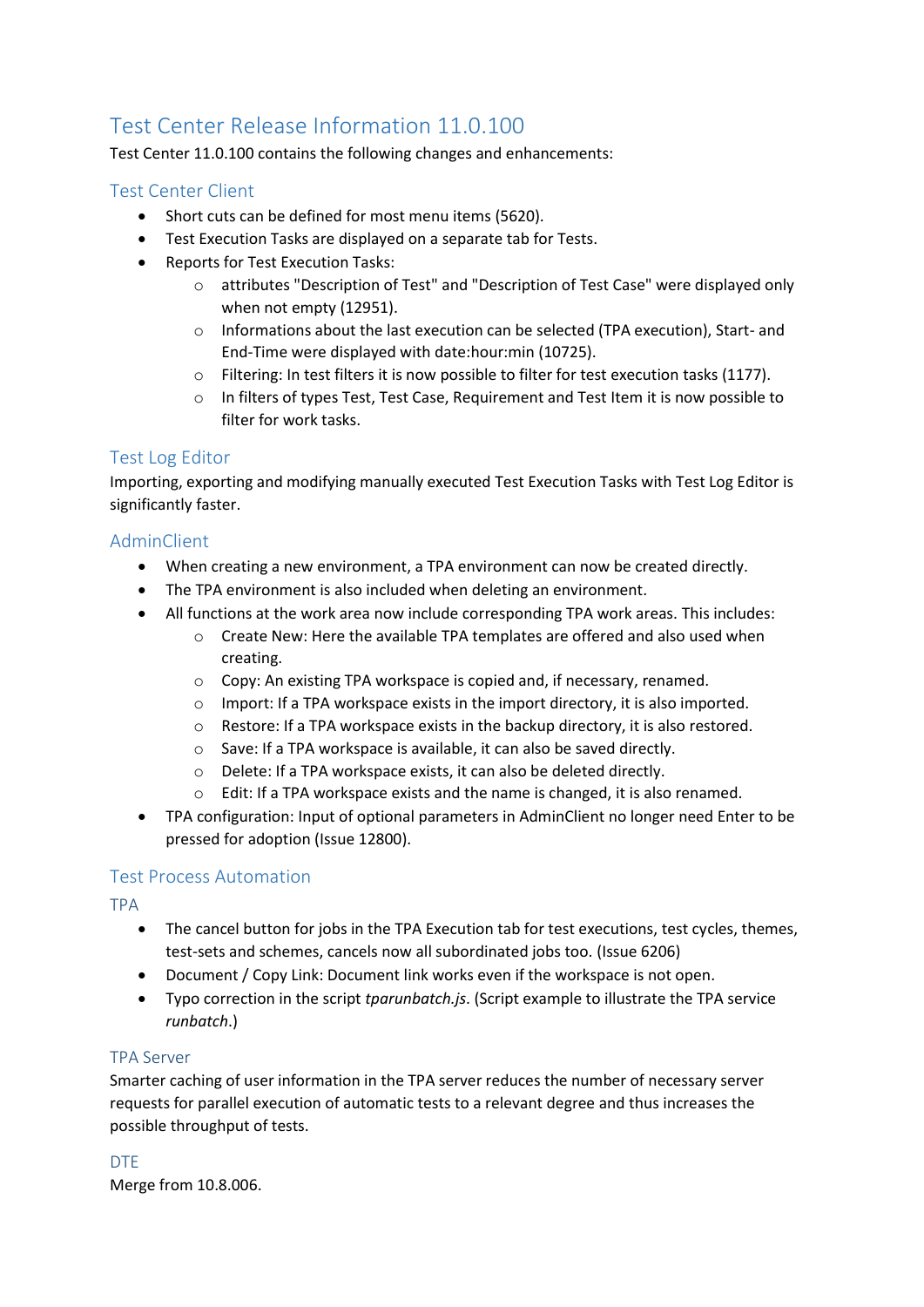## <span id="page-20-0"></span>Integration Defect Management with JIRA

- The SQSEditor is the configured editor for customizing the integration. (Bug 13967)
- Merge from 10.8.007.

## <span id="page-20-1"></span>Administration

- The Test Center Administration is now able to create new workspaces including Test Process Automation. All workspace templates are available there. (CR 9958)
- TPA runs all activated plugin configurations automatically for imported and for restored workspaces. No more configuration needed in that case. (Issue 9733)
- Now, you can set the workspace for Administrative Tasks <deleteoutdateditems> and <cleantestexecutionlogsatonce> (CR 10351). Deleting malformed archives is now possible too.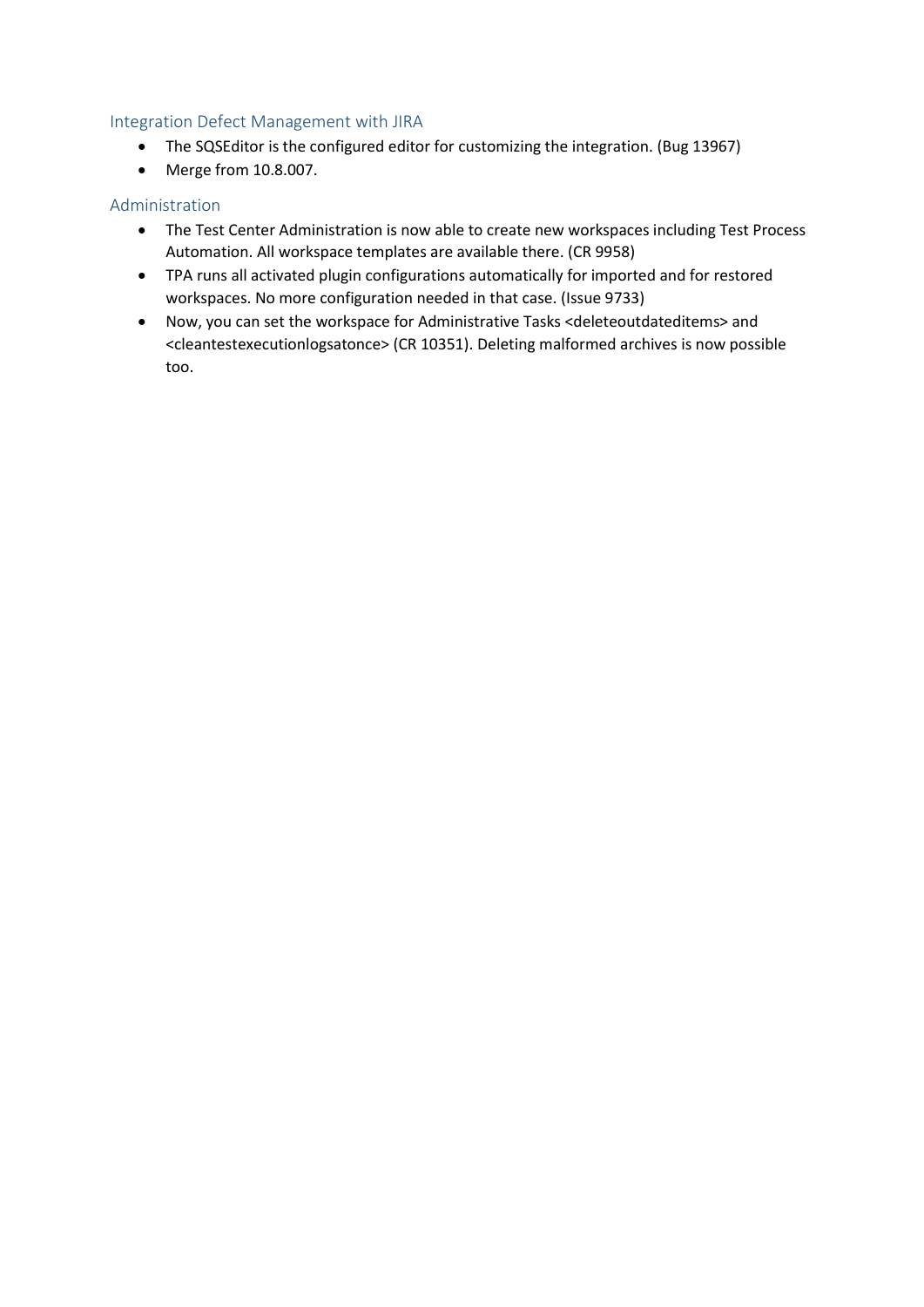<span id="page-21-0"></span>Test Center 11.0 contains the following changes and enhancements:

## <span id="page-21-1"></span>Test Center

- Reporting: New external Report Viewer displaying reports and analyses. The previous limitation to a maximum of 5 reports opened simultaneously no longer exists.
- New enumeration type "editor" (Issue 7295)
- Configurable layout management for displaying Test Results and Attachments (Issue 10112)
- New COM interface for PublicAPI supporting 64 bit Office programs. Workspaces can explicitly be restored, deleted and backed with this interface. This is the replacement for the previous COM interface (COMet), which will be dropped in later releases.
- New PublicAPI methods for Workspaces and Defects

## <span id="page-21-2"></span>Technical Updates

Third party components are updated to ensure the operability of SQS-TEST®/Professional for current and future windows operating systems and to close potential security gaps

## <span id="page-21-3"></span>Test Process Automation

<span id="page-21-4"></span>TPA

- Bug fix: No compatibility view required for select dialog. (Directory, file or document selection dialog for export test system, backup workspace or document selection for schedules.)
- The <exception> task, in addition to the <handler> for handling BuildExceptions, also accepts the new task <finally>, which is executed in any case to simulate the *try-catchfinally* logic from Java.
- The <postfix-global>, <postfix-test>, and <postfix-step> tasks are executed in any case, even if an error occurs.
- Improved support for Continuous Integration with *tparunbatch.js*: The TPA service for the execution of test execution tasks provides the return code and the last message, similar to tab *Test Results* of the *Planning & Control* view as well as a link to the *Job Protocol*. The script *<install\_path>\wl\<version>\tomcat\bin\tparunbatch.js* uses this service and is in fact an example of using that service (CR 10396, Issue 10394).
- Security: It is no longer necessary to unlock Java in the Web client: TPA does not use the Java plugin for IE anymore. (Issue 9762)
- SQSEditor is no longer loaded from the server and must be installed on the client side. The installation location can be selected freely, i.e. the previous restriction that SQSEditor must be installed in the same directory for all machines is omitted (issue 9760).
- Multi-language import of test systems: if the language of the source is different from the current language of the test system, the test system import already translates known elements and identifiers (Issue 838, CR 1215).
- Cross-project DeleteOutdatedItemsEx and CleanTestExecutionLogsAtOnce (Issue 10119). In addition, CleanTestExecutionLogsAtOnce can also delete archives that do not conform to the standard. Attribute deletemalformed = "true".
- Running test execution tasks with  $\le$ remotejob>:
	- o Correction of the default value for the FailOnError attribute (true).
	- $\circ$  If the remote procedure contains coding errors, verbose messages are attached to the job log. (Issue 6085)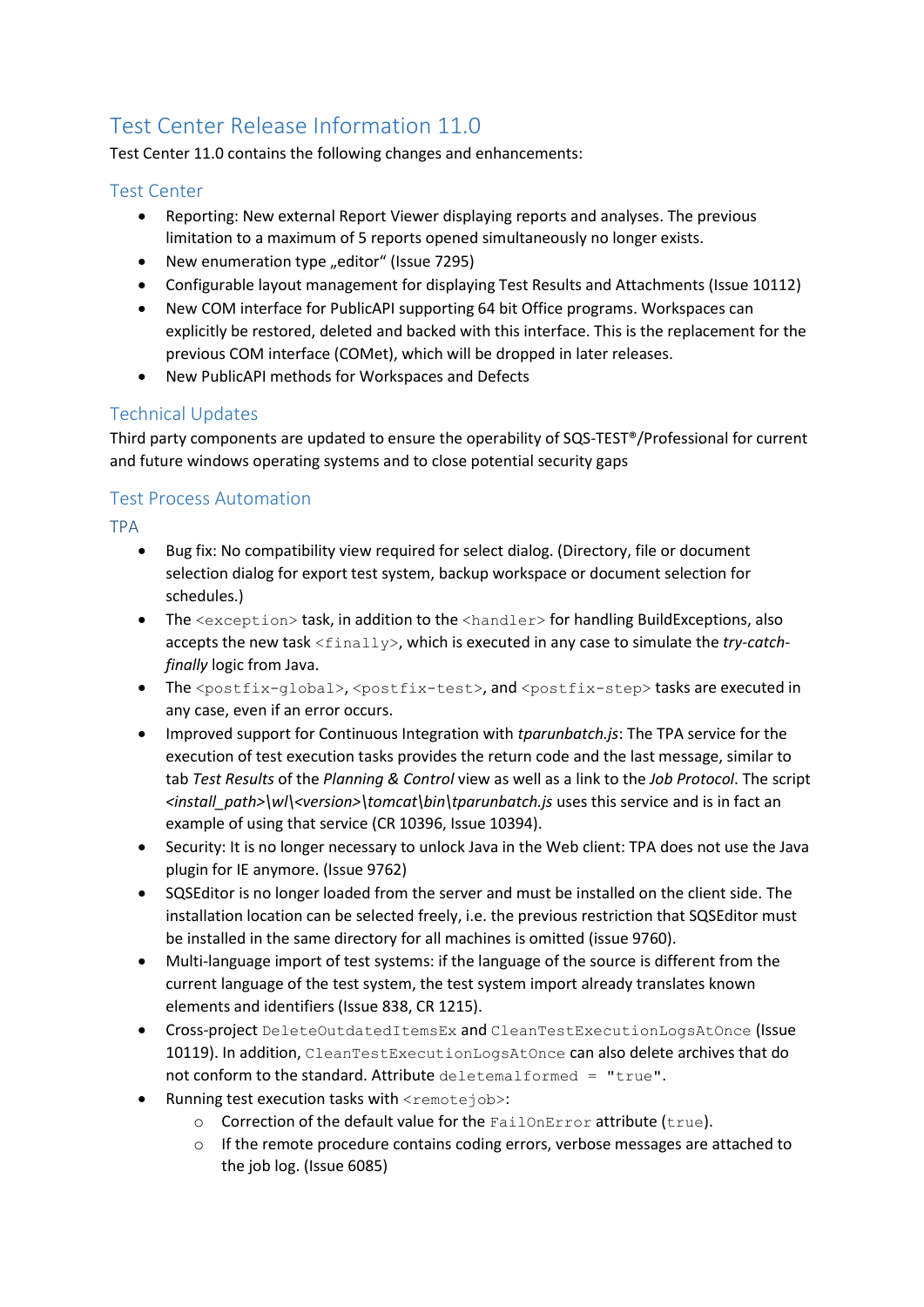- o The file <jobDirectory>\Remote\<remoteTargetName>\all.properties contains all properties from the remote execution.
- $\circ$  The logs from the target machine (if DTE is accessible) can also be found in the event of an error under <jobDirectory>\Remote\<remoteTargetName>.
- $\circ$  A DTE instance can operate TPA servers independently of the language (en/de).
- TPA intercepts initialisation errors more accurately than in previous versions (CR 6609).
- Task <setstepresult>: New, optional attribute comment.
- Task <importstepresults>: In addition to the status, a comment for the test step result can optionally be specified (Property
	- de.sqs.tpa.status.s\${step.number}.comment).
- When a test data function produces an error, then the error message also contains the step number, the test case name of the step and the test step. Thus, finding the source of the problem is now very easy.

## <span id="page-22-0"></span>DTE

- FIX: Parameter -sequentialserver true works again.
- The message notification is switched off by default.
- Technical change: There is a single, language-independent task Agent profile: agent all.xml. DTE creates the profiles agent.xml and agent en.xml at run time for compatibility reasons, but they are identical to  $a$  agent  $a11.xml$ .

## <span id="page-22-1"></span>Configuration

- The editor can be configured with two values:
	- $\circ$  The value [sqseditor] is the recommended setting and enables editing with SQSEditor.
	- o The value [shortcut] means each user defines the personal, preferred editor through the file links on the client. The relevant file extensions are:  $*$ .  $xml$ ;  $*$ . properties; \*.txt; \*.jsp )

## <span id="page-22-2"></span>Integration Ranorex

- The integration Ranorex can now handle Ranorex solutions that contain multiple projects.
- A description of the Ranorex modules and parameters is visible after an update in the action Word template.
- If the execution of a Ranorex step provides warnings, the corresponding test step result in Test Center retrieves a hint as a comment of the step.
- It is possible to change the target computer in a chain of test steps.
- It is possible to perform test steps that do not correspond to Ranorex modules and omit them in the Ranorex protocol. (Test steps with pure TPA action words.)

## <span id="page-22-3"></span>Integration Defect Management with JIRA

- SQS-TEST shows JIRA pages in external WEB-Browser, not in the Test Center Client. This ensures compatibility with JIRA in the Cloud. The menus *Open defect*, *Show defect* and *JIRA Defect Tracking* are concerned. You may change this behavior via configuration.
- The integration can read user defined fields from JIRA. (Fix for Bug 13469.) This contains all field types shown in the Standard Custom Fields creation mask from JIRA: free text, list, multi-selection, labels, 2-step cascading selection, user selection and a few others.

## <span id="page-22-4"></span>**SOSEditor**

Improved templates for tasks.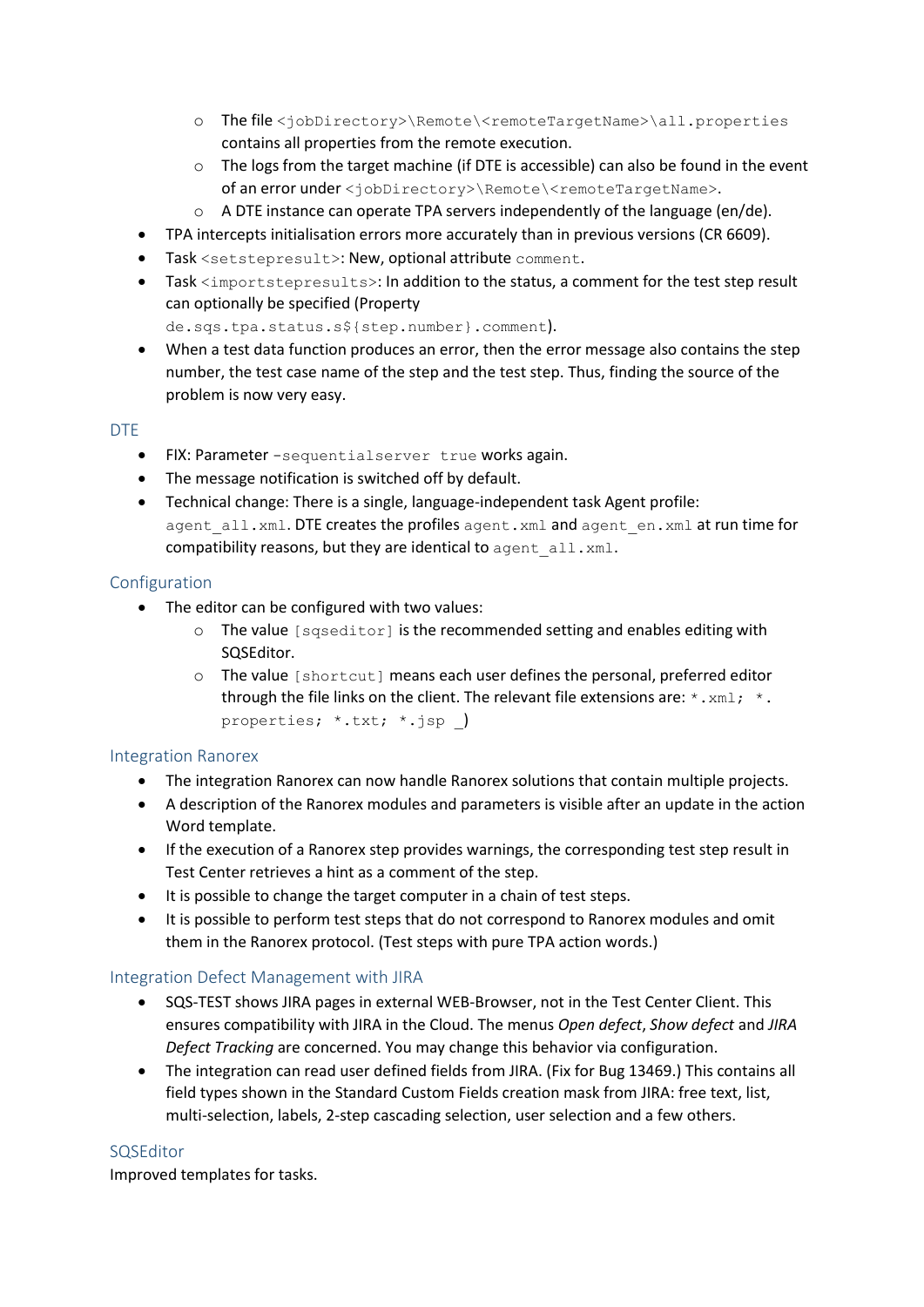## <span id="page-23-1"></span><span id="page-23-0"></span>Test Process Automation

## <span id="page-23-2"></span>Integration Defect Management with JIRA

Fix for Bug 14585: The integration supports defect creation with all JIRA system fields and all custom fields of following types: Checkboxes, Date Picker, Date Time Picker, Label, Number Field, Radio Buttons, Select List (with single choice), Select List (with multiple choice), Text Field (multi-line), Text Field (single-line), URL Field and User Picker (single user).

## <span id="page-23-3"></span>Test Center Release Information 10.8.006

Test Center 10.8.006 contains the following changes and enhancements:

## <span id="page-23-4"></span>Test Center

- Public Api Server, Bugfix: Create Attachments by Public Api Server.
- Test Log Editor:
	- o Renaming of attachments is now possible.
	- o 10.5 like locking of opened tlog files.

## <span id="page-23-5"></span>Test Process Automation

<span id="page-23-6"></span>DTE

- DTE under SUN identifies correctly the platform, sparc or x86. (Bug 13824)
- DTE under Windows and under SUN: A previous Java installation is no more mandatory for remote job execution via DTE with user switch, i.e. it is not necessary at all.
- DTE under Windows runs a user switch even if the installation path contains a blanc. (Bug 14022)

## <span id="page-23-7"></span>Integration Defect Management with JIRA

Merge from 11.0.000.

## <span id="page-23-8"></span>Test Center Release Information 10.8.005

Test Center 10.8.005 contains the following changes and enhancements:

## <span id="page-23-9"></span>Test Center

Client Bugfix: Date UDAs from a result table will be now exported correctly to an Excel sheet.

## <span id="page-23-10"></span>Test Process Automation

- Bug fix: No compatibility view needed for select dialog. (Directory, file or document selection dialog for export test system, backup workspace or document selection for schedules.)
- New documentation paragraphs:
	- o TPA Reference: how to solve name collisions. How to write your own task. Amongst others.
	- o Test Process Automation Administration: Global Plugin Configuration
- Global TPA plugin configuration extension: You may suppress UDA creation via test system configuration.
- SQS-Editor Fix: Issue 7058: Wrong path representation.
- Protocol optimization for test execution: TPA writes tpalog.xml at the end of run only.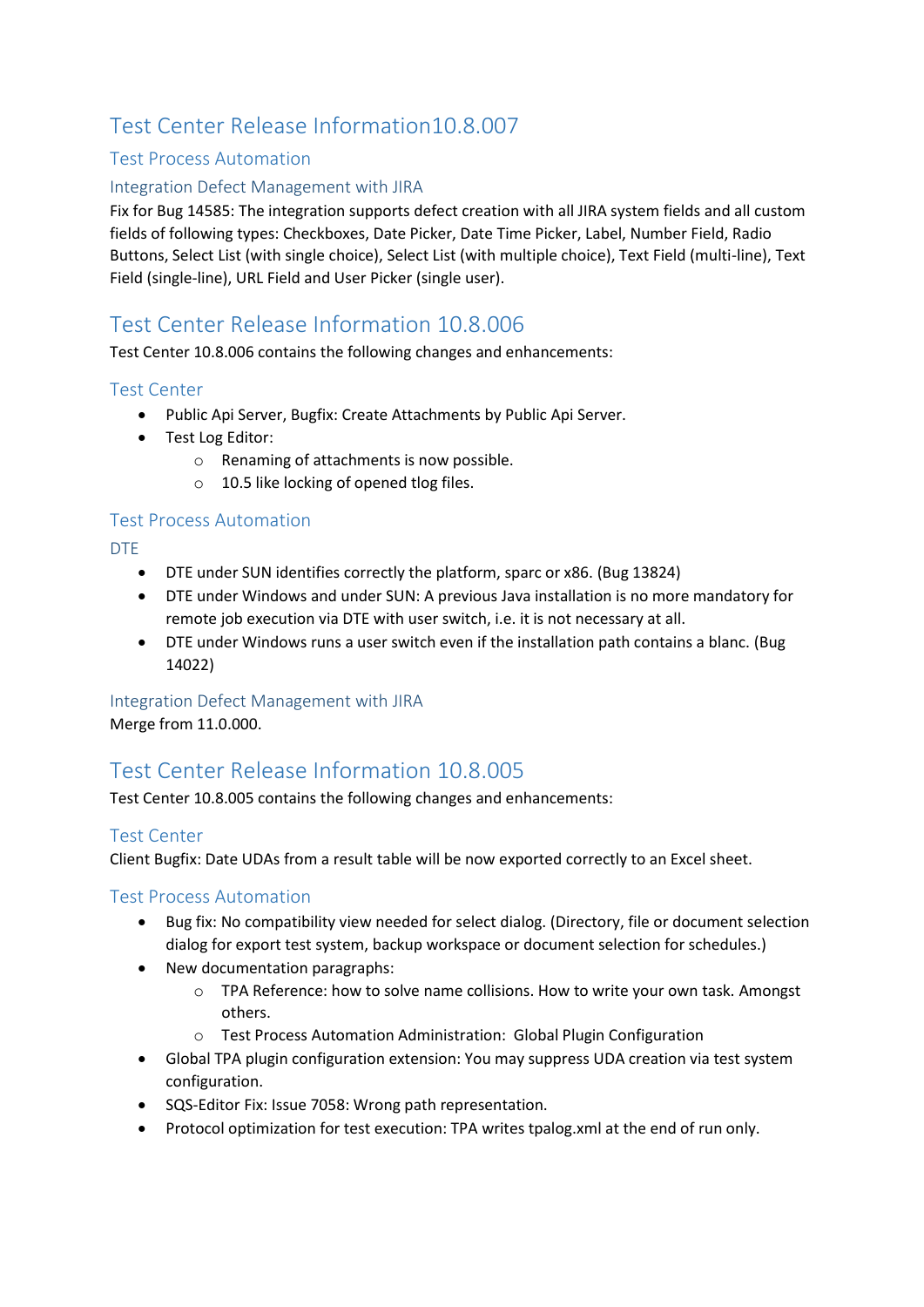<span id="page-24-0"></span>Test Center 10.8.004 contains the following changes and enhancements:

## <span id="page-24-1"></span>Test Center

#### <span id="page-24-2"></span>Applicationserver

Bugfixing in the aerea of client Transactions: Pure CORBA calls like '\_is\_a' get an diffrent handling during a client transaction.

#### <span id="page-24-3"></span>APIServer

#### Bugfix for DeleteTrialExecution:

If the logged in User has no privilege to delete the trial execution, the exception includes an error text. You can acccess this text as shown in this example (you should do this for all IAPIExceptions !): catch (IAPIException e)

```
{
```

```
String err = e.Text;
System.out.println("Error=" + err + "number:" + e.Number);
```
}

#### Result:

Error=Could not delete TrialExecution (NoPrivilege)number:10099

## <span id="page-24-4"></span>Client

The description text font size for imported objects (imported by XML, public API or TPA) are set to 10pt.

## <span id="page-24-5"></span>AdminClient

The rights to edit and/or delete the port ranges of an environment is now restricted to local admins and admins of a single environment. After the creation of an environment there will be a hint, how to activate TPA also for this environment, if it is available.

## <span id="page-24-6"></span>Test Process Automation

<span id="page-24-7"></span>TPA

- Task <importxmlfile>:
	- $\circ$  The task accepts GZIP-format packed input files. If the input is not packet, the task pack it before import. The max size of input file passing import increases in factor 31 therefore.
	- o Error message improvement for the case, the XML input file contains errors.
- Task <formatnumber>:
	- o The task and the test data function processes almost arbitrary big numbers. (More than 17 digits allowed.)
	- $\circ$  The corresponding test data function accepts, as the task do, a country (locale) as an optional parameter: =formatnummer(<VALUE>,<FORMAT>[,<LOCALE>])
- Task <importteststepresults/>:
	- o The import do not stop, if results for some steps are missing.
	- o Documentation and messages improvements.
- Compare protocols line number start with one instead of zero.

## <span id="page-24-8"></span>Automation tool integration

The documentation for the integration interface for automation tools is now available. (German version only.)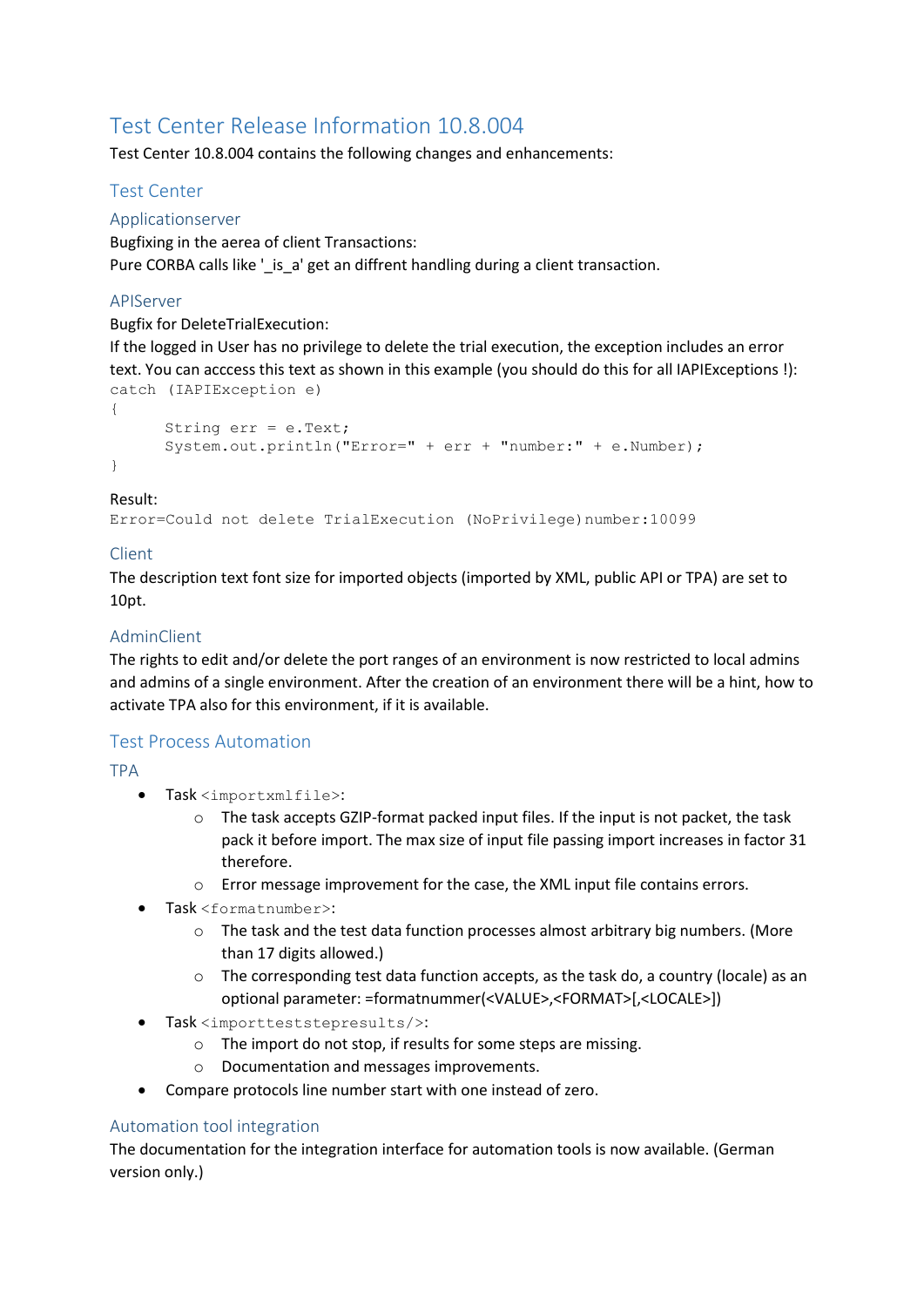<span id="page-25-0"></span>Test Center 10.8.003 contains the following changes and enhancements:

## <span id="page-25-1"></span>Test Center

#### <span id="page-25-2"></span>Managementserver

- Using ServiceUser and ServicePassword in the TPA configuration can lead to a server crash initiated by the start of the Adminclient after a restart of an environment. This bug is fixed now.
- Calling persistent objects at Application- and Managementserver handle the elementary CORBA requests like '\_is\_a', '\_narrow',... in a special way to prevent the processes from deadlocks and increase performance.

## <span id="page-25-3"></span>Client

- Language specific bugfixing at some dialogs (3083).
- Parameter ForceRequest will be logged in the client log (8347)
- Optimized layout management in test execution view (10112).
- Last choosen object type will be restored in the search dialog after client restart(10348).

#### <span id="page-25-4"></span>AdminClient

Fixed bug of reacting wrong to updates in tab User Administration.

#### <span id="page-25-5"></span>Test Log Editor

Selecting the first attachment of a testcase now works (7510).

## <span id="page-25-6"></span>Test Process Automation

## <span id="page-25-7"></span>DTE and TPA

Language independent remote procedures: The imports agent en.xml and agent.xml may be replaced by agent\_all.xml. You may develop language independent test systems in that way.

## <span id="page-25-8"></span>Integration Defect Management

Defect creation is possible, even if defect fields in defect management tool contain non-ASCII characters.

#### <span id="page-25-9"></span>Test data

The task  $\langle \text{sq} \rangle$  may use UCanAccess as JDBC driver and is therefore still runnable. Attributes: driver="net.ucanaccess.jdbc.UcanaccessDriver" url="jdbc:ucanaccess://file".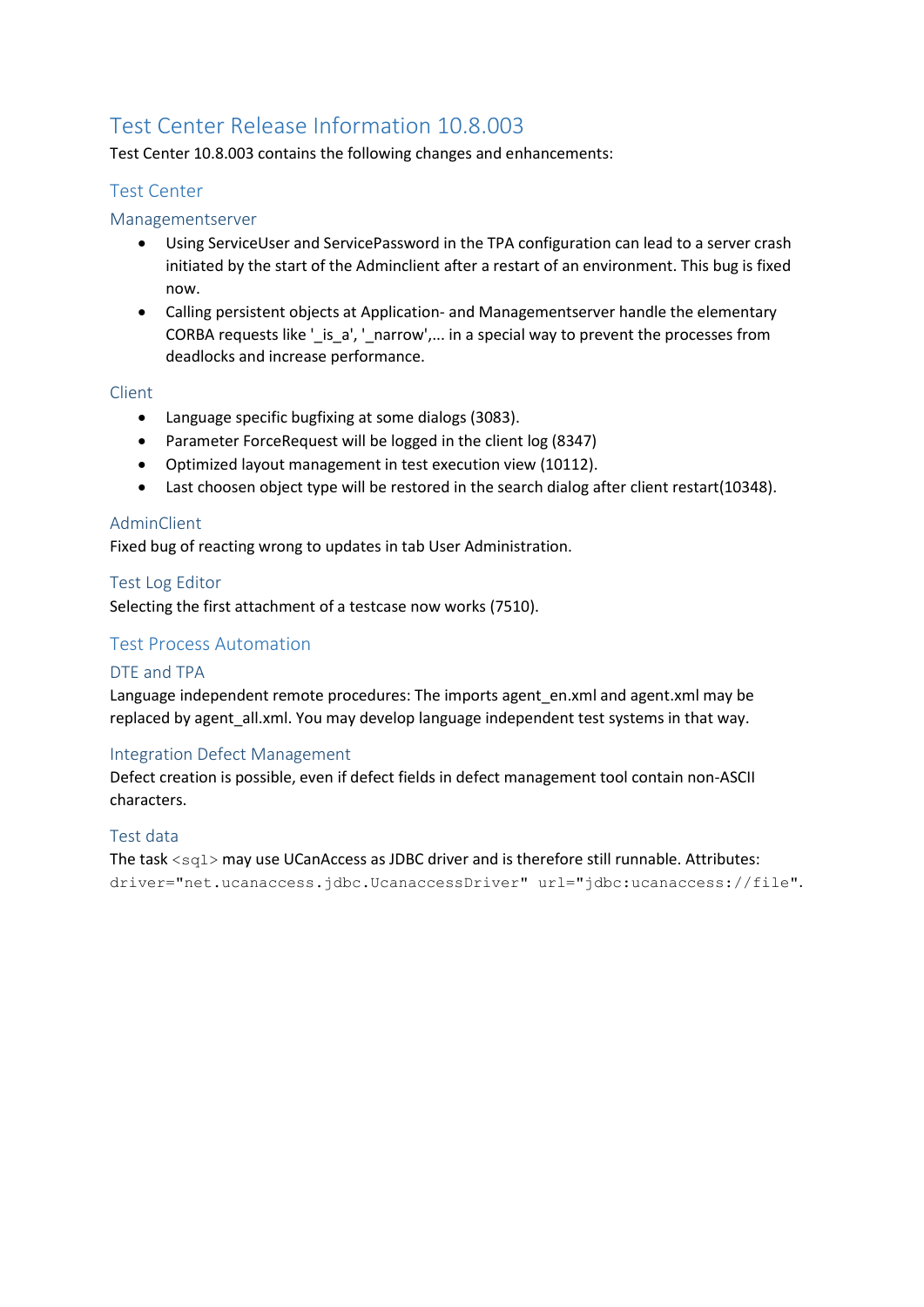<span id="page-26-0"></span>Test Center 10.8.002 contains the following changes and enhancements:

## <span id="page-26-1"></span>Test Center

<span id="page-26-2"></span>Client Changes adopted from version 10.7.003

<span id="page-26-3"></span>Adminstration Modified hint, when workspace environment stops

## <span id="page-26-4"></span>Application Server Action Word or Data Structure templates can be deleted, also when using Test Cases are locked.

## <span id="page-26-5"></span>Test Process Automation

## <span id="page-26-6"></span>Ranorex Integration

The integration supports Ranorex Versions 6.0 and 5.4.3 as well.

## <span id="page-26-7"></span>DTE

Unknown or misspelled parameters are shown in the detail dialog and in stdout.

## <span id="page-26-8"></span>Miscellaneous

Merge from 10.7.003.

## <span id="page-26-9"></span>Test Center Release Information 10.8.001

Test Center 10.8.001 contains the following changes and enhancements:

## <span id="page-26-10"></span>Test Center

- Bugfix: temporary files, during the use of AdminClient, will be also deleted now in the case of error.
- The attribute "Author" will be shown sorted in the dynamic filter dialog (Issue 8221).

## <span id="page-26-11"></span>Test Process Automation

<span id="page-26-12"></span>DTE

- Displaying Messages: If an errors during startup occurs (port number is in use, for example) and DTE should show the user interface (Parameter -ui yes or omitted), then DTE shows an error message dialog. The dialog is system-modal. Therefore is hard to overlook the arising problem.
- Program argument processing extension: Identical behavior as TestCenter applications.
- Bugfix: Hanger on exit under Windows 7 32-bit fixed.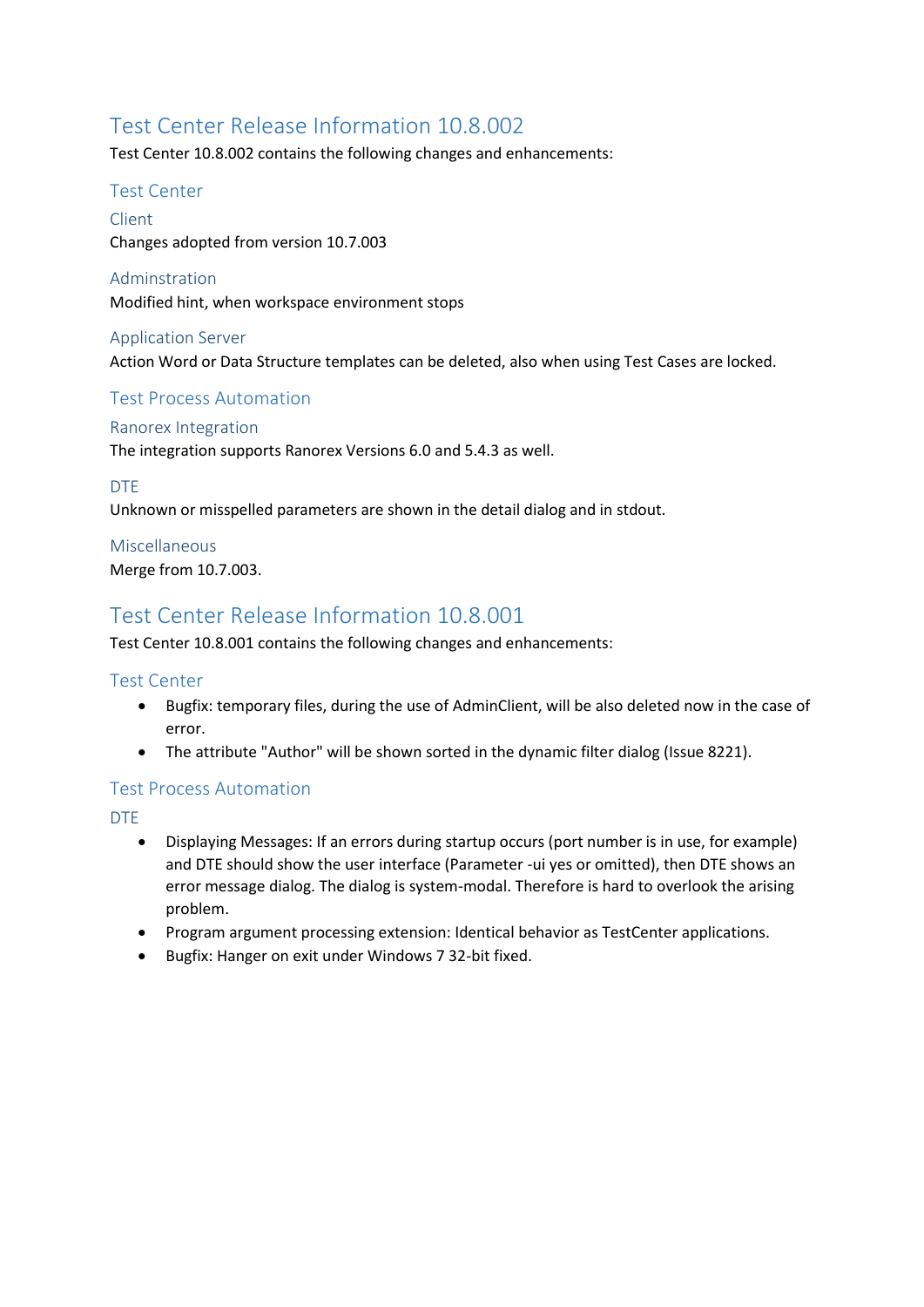<span id="page-27-0"></span>Test Center 10.8.000 contains the following changes and enhancements:

## <span id="page-27-1"></span>Test Center

#### <span id="page-27-2"></span>General changes and extensions

- You can also associate requirements with each other. This enables you to relate requirements which belong to each other, e. g. when working with business processes. You will find the new tab "Used Requirements" with selected requirements. To analyse requirement relations you can use system filter, filter definitions as well as reports.
- Result table contents can now be exported directly to Excel or HTML file (Issue 2591).
- Comment of test result can be displayed in test execution task tables (3870).
- The workspace selection dialog shown the workspaces sorted by name (Issue 4956).
- Main tabs can be closed by context menu (Issue 6562)

#### <span id="page-27-3"></span>Various bug fixes

- Some error messages contains user and password (Issue 4314).
- Corrected link to the Administration.pdf (Issue 6408).
- Bug fixing at the password check routine (Issue 8305).
- CREATEUPDATE available for linked attachments (Issue 8716).
- The splash screen will be shown direct (Issue 8731).
- The client will be restarted directly, if the server connection is lost (Issue 8732).
- Test execution tasks with deep step hierarchies can be reported (Issue 9264).
- Fixed sorting error with the number of logged in users (Issue 8309).

#### <span id="page-27-4"></span>Administration

- Significantly enhanced configuration and maintainability with automated workspaces in Administration - this regards to those workspaces that include a TPA part.
	- o Automated workspaces can be saved and restored in Administration. (5184)
	- o Importing automated workspaces with their TPA part is possible.
	- o You can reconnect automated workspaces to their TPA part.
	- o Automated workspaces are being highlighted in blue colour on tab "Workspaces".
	- o When deleting automated workspaces, you can select to also delete their TPA part.

## <span id="page-27-5"></span>Test Process Automation

<span id="page-27-6"></span>TPA

- Workspace wizards renamed: now the name indicates for which purpose or integration the workspace is configured and if the wizard sets up an initial system or contains a functional sample solution.
- The Action Word Comment Headers in Action Words remain even after the generation of action word libraries. (Issue 6199)
- Menu for task documentation: The TPA reference can also be called up via the TPA interface under the menu *Extras >> TPA Reference*.
- The TPA documentation is already available with the installation of the Test Center Client. Thus, the TPA documentation is available locally to every user.
- TPA checks activation of JavaScript. (Issue 8253)
- New task <actionwordlibraries/> to import all action word libraries from a folder. The folder can also stem from a different workspace. The number of action word libraries can be influenced by regular expressions.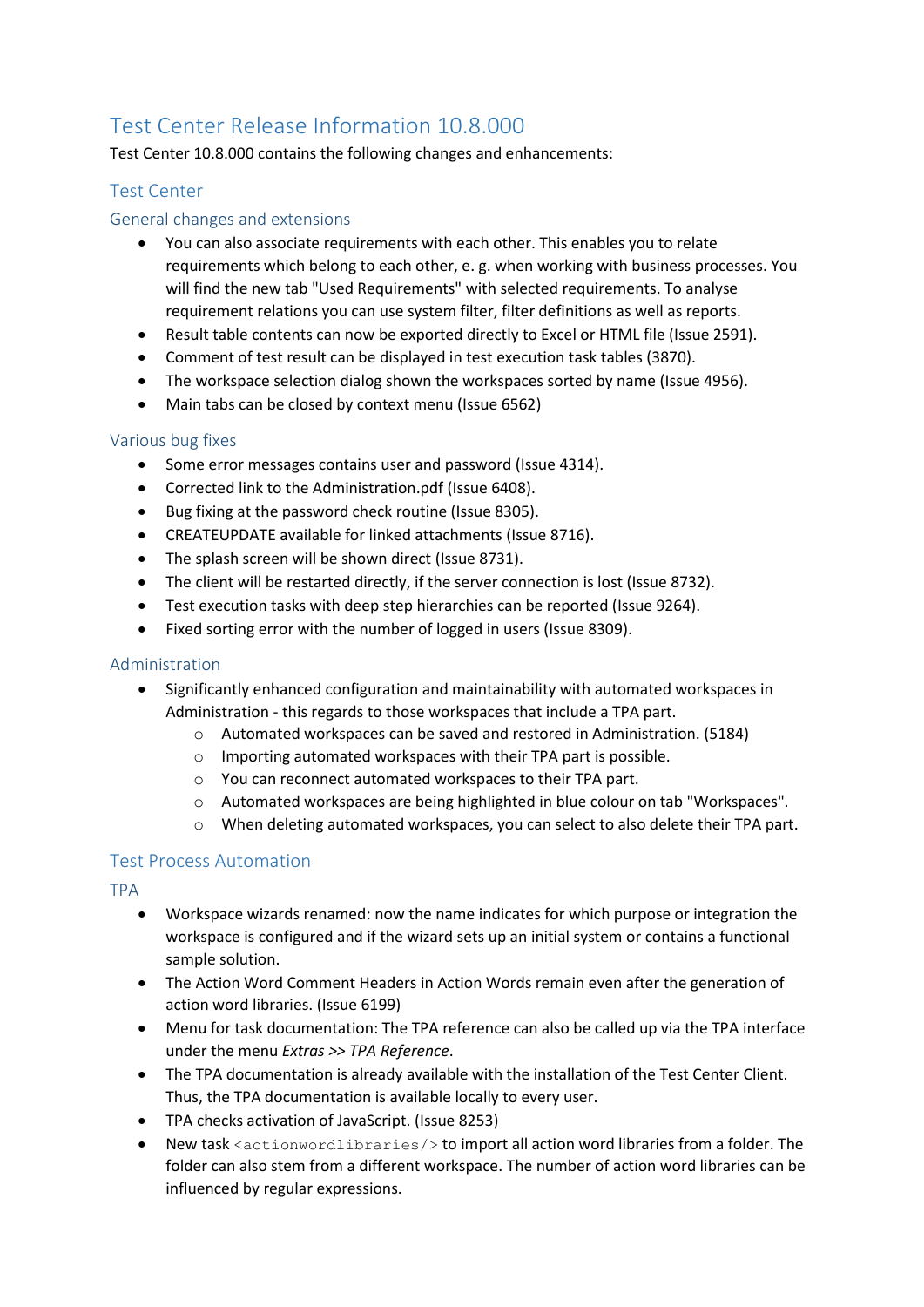- Extension of task <importteststepresults>. Furthermore, this task belongs to testcenter plugin.
- Credentials are no more shown in error messages. (Issue 4314)
- Short name limited to 8 characters for all wizards to set up a workspace.
- Documentation revising. (Issue 3269)

## <span id="page-28-0"></span>Technical extension: Integration interface for automation tools

TPA offers a new integration interface for automation tools in SQS-TEST®/Professional. The interface consists of a Web-Service for Action Word Template update in Test Center as well as Action Word Library update in TPA and of a standardized way to create workspace assistants.

## <span id="page-28-1"></span>New Ranorex integration (Issue 4704)

- Detailed tutorial on how to use the integration.
- Two new workspace assistances are available for the integration with Ranorex in TPA:
	- $\circ$  Automation with Ranorex (sample solution): fully operative sample solution of the tutorial.
	- o Automation with Ranorex: initial system for the integration with Ranorex.
- A Ranorex add-on allows the creation and update of action word templates in Test Center and action word libraries in TPA from Ranorex. (The Ranorex add-on uses the web service interface for automation tool integration mentioned above.)
- An included Ranorex project contains modules for the automation of different interface elements (buttons, dropdown lists, tables, etc.) as well as user code for value extract and transfer from the application under test to the test design in the Test Center.

## <span id="page-28-2"></span>Administration and Configuration

- It is possible to safe, restore and delete workspaces and the configuration of all test systems consistently via the Administration of Test Center. (Issue 6500) In addition to that, the configuration of the test systems is possible via a web service. Thus, all existing TPA test systems can be configured by scripting. (Issue 5184)
- New administrative task *hard drive space checker*.
- The administrative task *Job Maintenance* deletes orphaned directories (name equals an OID for which no object exists in the workspace anymore) and now includes a check only, but do not delete button.
- In the configuration for the integration with Ranorex or with TestComplete, you can adopt version and server independent default values with a click. This is helpful for migration purposes or when correcting a false configuration.

## <span id="page-28-3"></span>Integration Defect Management

Improved logging: analogous to the detailed job log of a test execution, the detailed information of operations in the integration with JIRA can be displayed with the menu *Document >> update log or Job >> execution log*.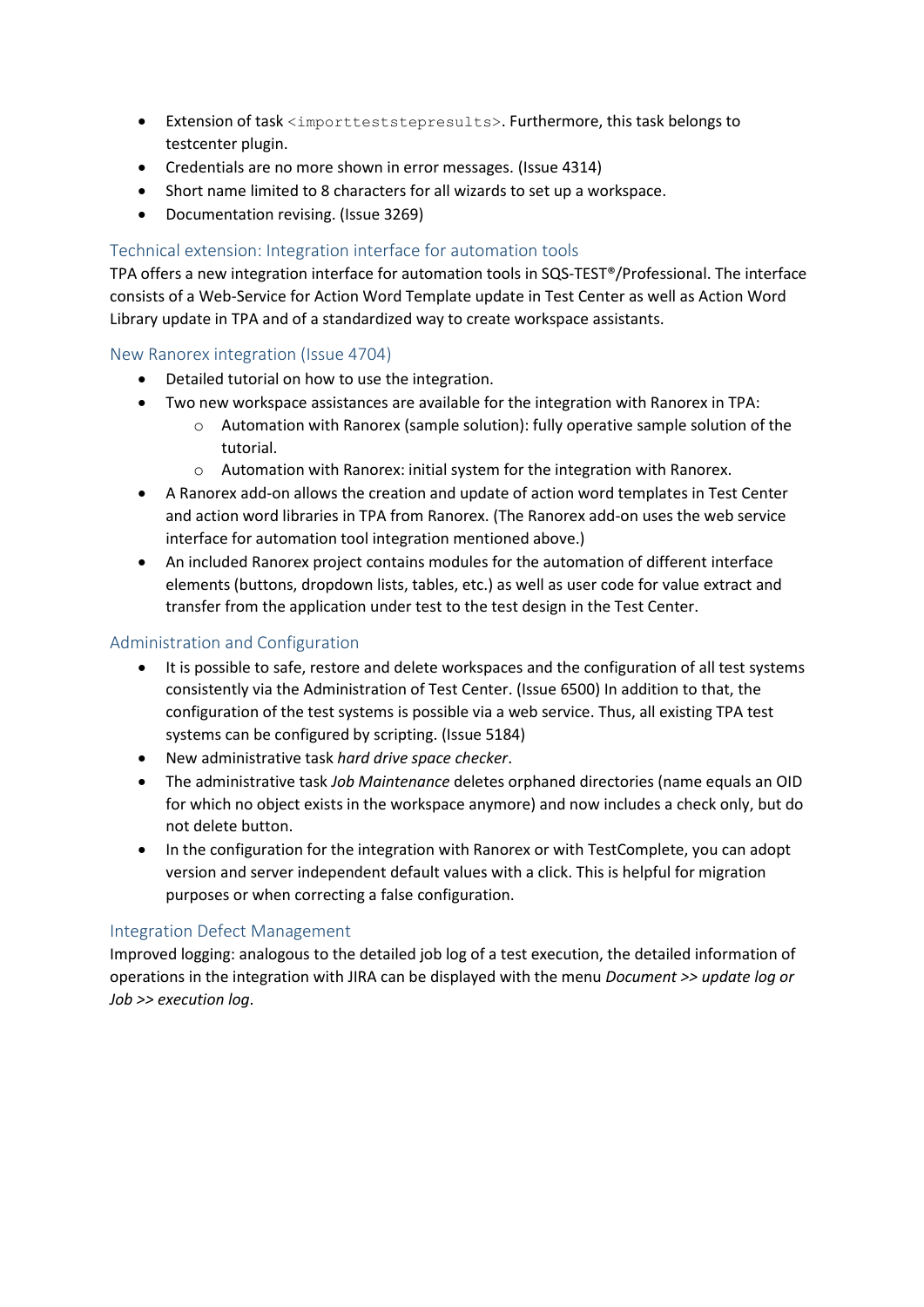<span id="page-29-0"></span>Test Center 10.7.003 contains the following changes and enhancements:

## <span id="page-29-1"></span>Test Center

Display a message dialog, if a request to TPA returns a HTTP status different from 200, i.e. OK. (10077)

## <span id="page-29-2"></span>Test Process Automation

- If a test execution runs after a workspace switch occurs while a job is still running, the user receives a prompt to restart the client or to start another client. (Issue 10077)
- Cleanup in session management.

## <span id="page-29-3"></span>Test Center Release Information 10.7.002

Test Center 10.7.002 contains the following changes and enhancements:

## <span id="page-29-4"></span>Test Center

- Enumerations in dynamic filter will be displayed sorted in edit mode (5141).
- First input field is focused in the dynamic filter dialog (8391).
- Bug fixing at configurability of folder, action word- and data structure template views.
- Public API enhancement: Access to the OID of trial execution object via generic interface.

## <span id="page-29-5"></span>Test Center Release Information 10.7.001

Test Center 10.7.001 contains the following changes and enhancements:

#### <span id="page-29-6"></span>Test Center

- Filter EnumUDA changed from sValue to eValue. No error, if EnumUDAs will be renamed.
- Bug fixing in the area of changing between workspaces.

## <span id="page-29-7"></span>Administration

- Bug fixing in the area of creating a user for the tomcat service.
- Bug fixing in the area of workspace synchronisation.

## <span id="page-29-8"></span>Test Process Automation

Restore Workspace: File coding fix.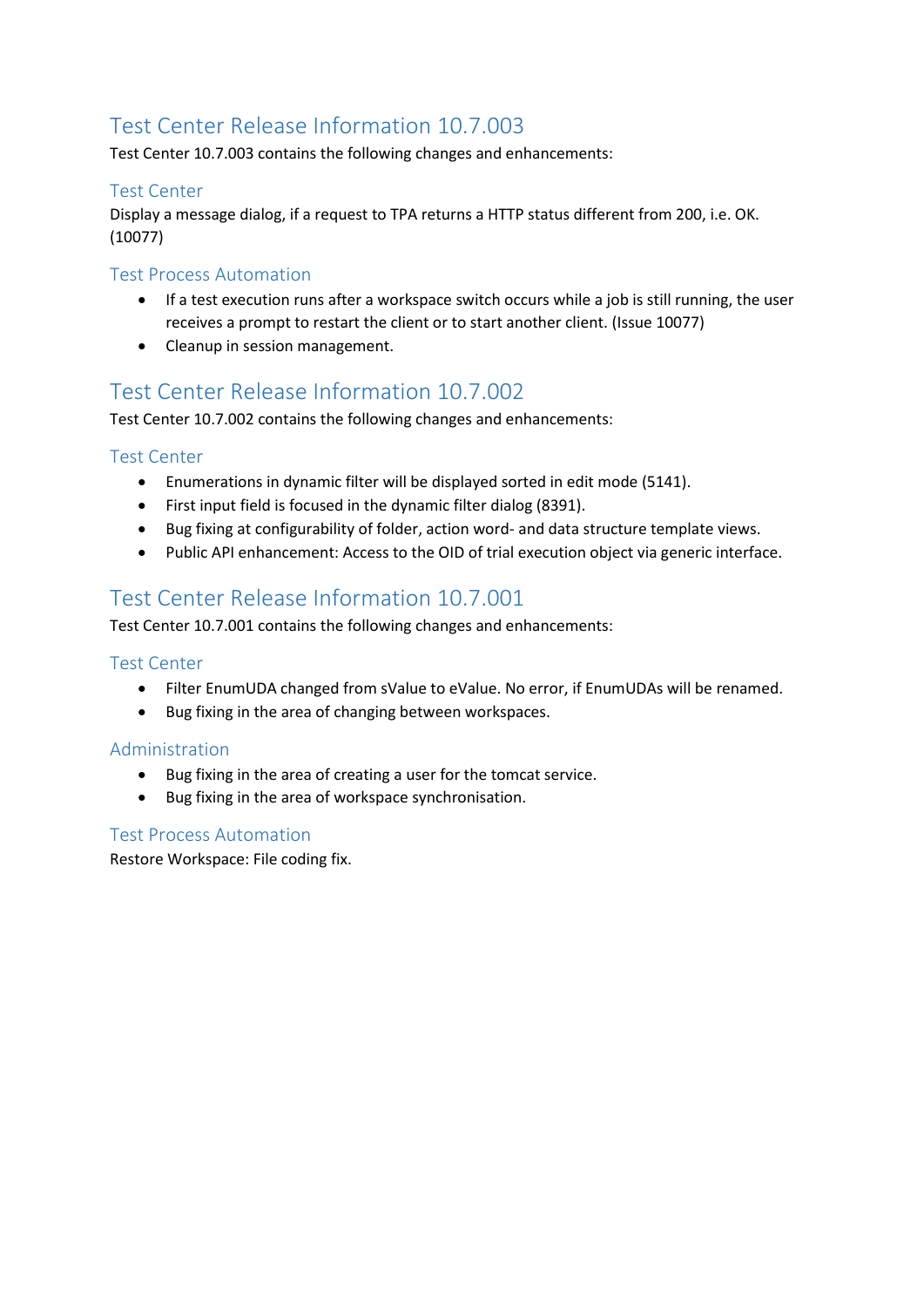<span id="page-30-0"></span>Test Center 10.7.000 contains the following changes and enhancements:

## <span id="page-30-1"></span>Test Center

<span id="page-30-2"></span>General

- When comparing objects you can save the object comparison in ASCII format or RTF text to analyse the object's information further with external diff tools (6566).
- Requirements now have to be covered by test cases and tests clearly being allocated to a test item. As a result creating test cases and tests directly under requirements became obsolete. Clear allocation improves user guidance and makes it easier to manage test cases and tests.
- You can copy the snapshot's text by shortcut Ctrl + C (8333).

## <span id="page-30-3"></span>User interface improved

- Scalable dialogue windows to e.g. view large description fields more easily
- More distinguishable icons for test case, test, test item, and folder, in particular to differentiate them when combining test case sequences
- Test case path will be displayed in specification table for a better overview (1756).

## <span id="page-30-4"></span>Planning & Control improved

- You can edit test execution tasks in Working Set (3771).
- You can filter test execution tasks by execution mode (5667).

## <span id="page-30-5"></span>Administration

- New setting for workspaces, which enables you to select, whether you want to work with schemes or test schedules or both in view Planning & Control. Depending on your setting the related functions are being displayed or being hidden in Test Center.
- When setting user rights for a workspace you can activate or deactivate a right for all users of your workspace environment at the same time (6452).

## <span id="page-30-6"></span>Test Process Automation

<span id="page-30-7"></span>TPA

- You can configure TPA completely in the Test Center Administration.
- A selective test execution task run for a test package depending on quality status is now possible because improvements for task <getorder/>.
- Tasks from testcenter plugin reading Test Center attributes,  $\langle$ qetorder/>, <getexecutionphase/>, <getdefect/>, <getscheme/>, for example, accept attribute names in both languages, German and English, independently of TPA server language.
- A license for test data management plugin is no more needed for task  $\langle x_m \rangle$  import  $\langle x_m \rangle$ . In addition: SQS-Editor has a corresponding task template.
- TPA skips the creation of final protocol, Follow-Up Settings.html, when property de.sqs.tpa.config.protocol.endproperties has value false. This extension is useful for test executions with many steps.
- It is not necessary to unlock edited documents for re-edit them.
- TPA Reference: improved documentation of numerous tasks.
- Bugfix Test data function <formatdate/>.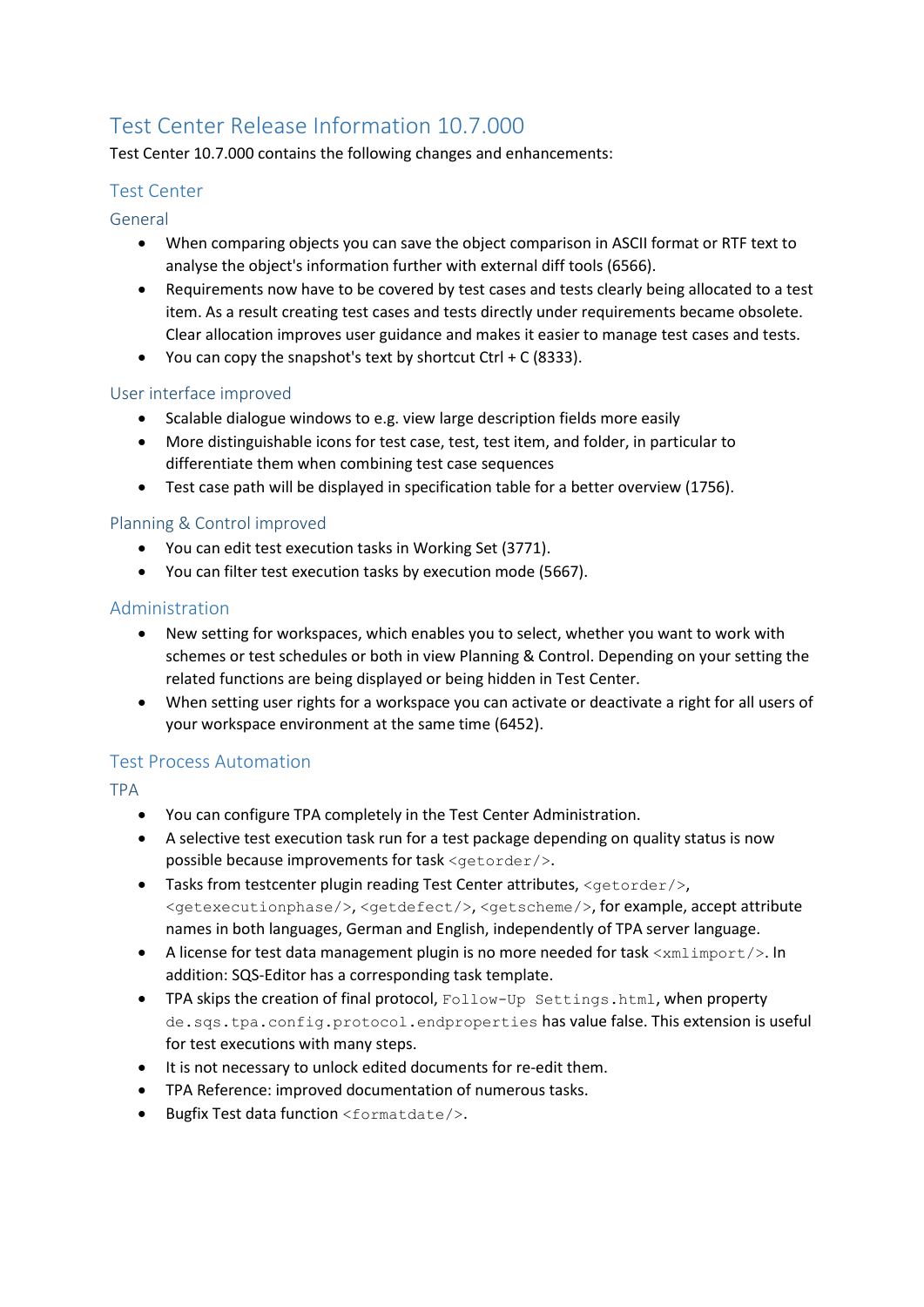<span id="page-31-0"></span>DTE

- The DTE-process shows itself either as symbol of the taskbar or as a dialogue.
- If the DTE-process displays itself as an icon, then DTE shows all messages as taskbar short info.
- If the DTE-process displays itself as a dialog, DTE shows following details: Parameters, last messages, values of the runtime environment.
- DTE shows in both cases the port number and the last message.

## <span id="page-31-1"></span>Administration

- Save and restore workspace: Optimized procedure and improved logging. In addition: The results dialog does not show the protocol itself, but the location of the logs, because this is in general very extensive for a dialog.
- When you create a new workspace for TPA, the Workspace Assistant creates documents and scheduler entries for administrative tasks automatically.
- Maintain archive and maintain jobs: Options are simplified. Both display the result as a download link.
- If you delete the TPA part of a workspace, then TPA also clears menu entries for TPA in Test Center and disables the Automation view. The same applies to the Integration Defect Management JIRA and all other workspaces possessing a TPA part.
- Extension of the documentation Test Process Automation Administration.
- The Workspace assistant "Automation (TestComplete)" provides a well-defined default value for TestComplete suites directory.

## <span id="page-31-2"></span>Installation

- The installation asks explicitly the language for TPA.
- A Quick-Install Guide for TPA is now available.

## <span id="page-31-3"></span>Technical Changes

- The TPA user interface is adjusted to the current browser, no compatibility mode required.
- TPA-Server initialization protocol improvement.
- Improving the session handling and licensing.
- Configuration files  $ppm x$ ml and  $s = r$  and do not contain clear-text password of technical user.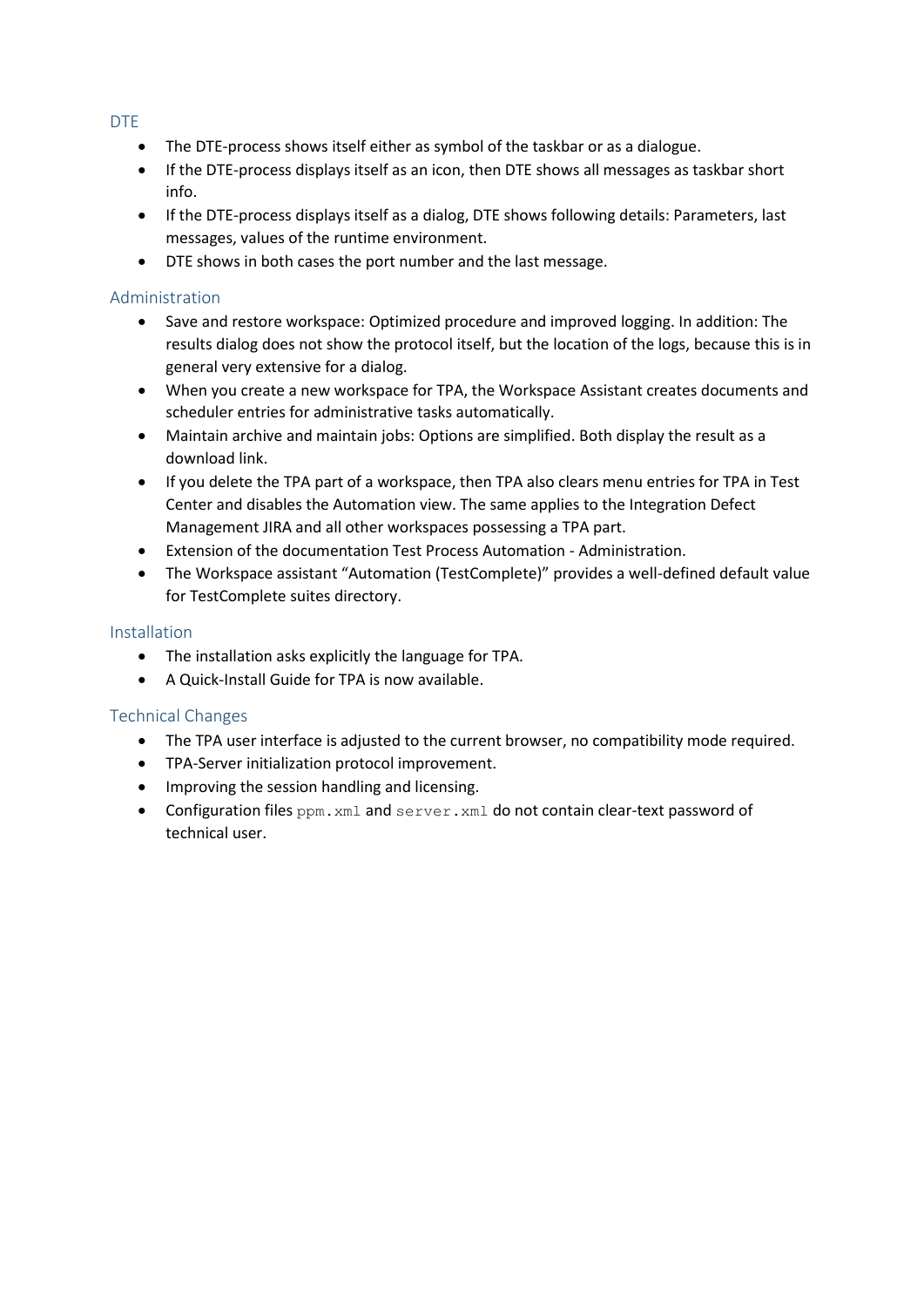<span id="page-32-0"></span>Test Center 10.6.003 contains the following changes and enhancements:

Bug fixing for reports (SUN) start and end dates corrected

## <span id="page-32-1"></span>Test Center Release Information 10.6.002

Test Center 10.6.002 contains the following changes and enhancements:

- Internal interface enhanced regarding SQS-TEST® | Qallisto
- Extended support for automated tests in Test Center by creating additional shortcuts
- Controlling an external import with XML Import adjusted

## <span id="page-32-2"></span>Test Center Release Information 10.6.001

Test Center 10.6.001 contains the following changes and enhancements:

#### <span id="page-32-3"></span>Test Center

- Local Tests can be displayed in the Test selection dialog and assign to Test Items.
- The Test Case context menu contains the menu item "Select Test...".
- Bug fixing in the copy routine for Test Cases / Tests with Attachments.
- Bug fix at copying of data structure or action word parameters.

## <span id="page-32-4"></span>Administration

- Bug fixing in the area of creation from workspace environments
- Bug fixing in the area of removing and creating of allowed processes

## <span id="page-32-5"></span>Test Process Automation

The new document types "Maintain Archives" and "Maintain Jobs" replace "Maintain Repositories". Those implement optimizations for orphaned archive and old jobs clean up.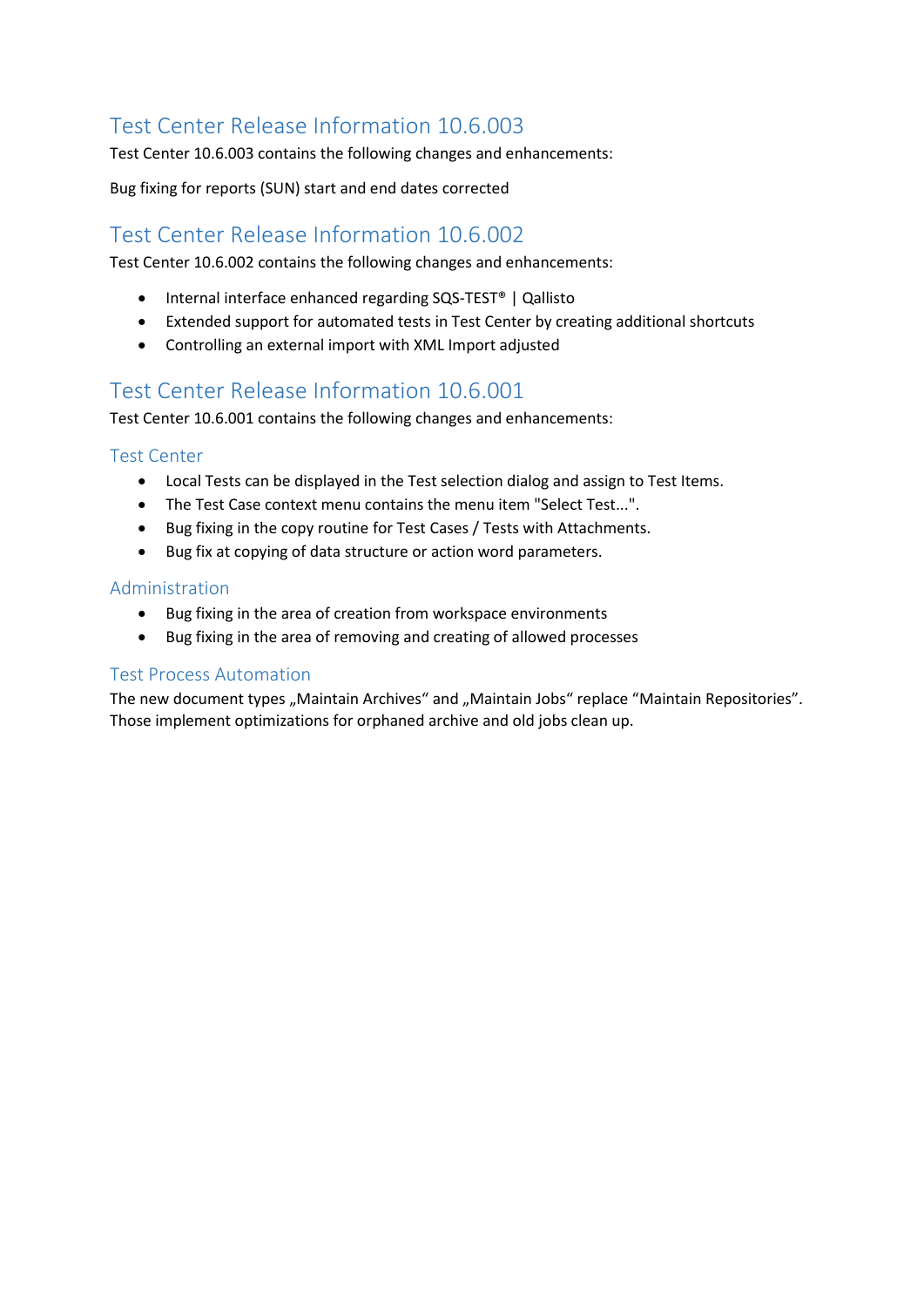<span id="page-33-0"></span>Test Center 10.6.000 contains the following changes and enhancements:

## <span id="page-33-1"></span>Test Center

## <span id="page-33-2"></span>Test Execution significantly optimised

- If no editor has yet been assigned for a test execution task when it is being executed, the currently logged in Test Center user will automatically be assigned as editor. (378)
- When executing test execution tasks manually and directly in the Test Center, a time stamp including date and user name will be added to the comment field of the test result.
- You can analyse your current project status also for test execution topics. These new analyses are Test Execution Topic Work Status and Test Execution Topic Quality Status. (190)
- When calling "My Tasks" you can also choose to include user group tasks. (1105)
- You can now assess, when the test execution task's work status has been changed for the last time. You can find the new attribute "Work Status Date Changed" in the test execution task's filter definition as well as in result tables (initially you will have to set this attribute in the table settings to visible.) (905)
- Test execution and work tasks as well as schemes and test sets may be edited in the Working Set.

## <span id="page-33-3"></span>Working with test sequences much more comfortable

- Finding and changing a single test in a test sequence is more easy now. When selecting a different test for a test sequence the test's specification is being displayed as additional information. Also you can see all tests of the selected test case and you can filter this list. You can use regular expressions.
- If a test case is dragged by drag and drop from dock view Test Design to line Steps in the specification table, the test case will not only be added as a test case step, but will receive a new (empty test step) as a new default - instead of the default test of the test case.
- Local and re-used steps are visualised differently to distinguish them more easily. A local test case step or test step respectively does not have a link symbol – contrary to a re-used test case step or test step respectively.

## <span id="page-33-4"></span>User interface optimised

- To find the element you are looking for more quickly, additional information is being displayed in tooltips when using dock views or selection dialogues - this information may be e.g. the element's description or ID. You can activate or deactivate this option in Options respectively. (1765)
- You can reset all dock views to restore their initial condition.
- To ensure a better overview, a few less frequently used icons were deleted from the Explorer tool bar. You can still find these functions in menu Edit or in appropriate context menus or by keyboard shortcuts respectively. Following functions are affected: Show objects in Working Set, Search object, Create report, Open Explorer
- Additionally the Explorer icon bar has been divided into two icon groups the first one New helps you to create new Planning & Control view elements, the second one Execution enables you to assess test execution tasks directly in the Test Center.
- Print preview has been deleted.
- In Snapshot, test cases and tests are displayed more compactly.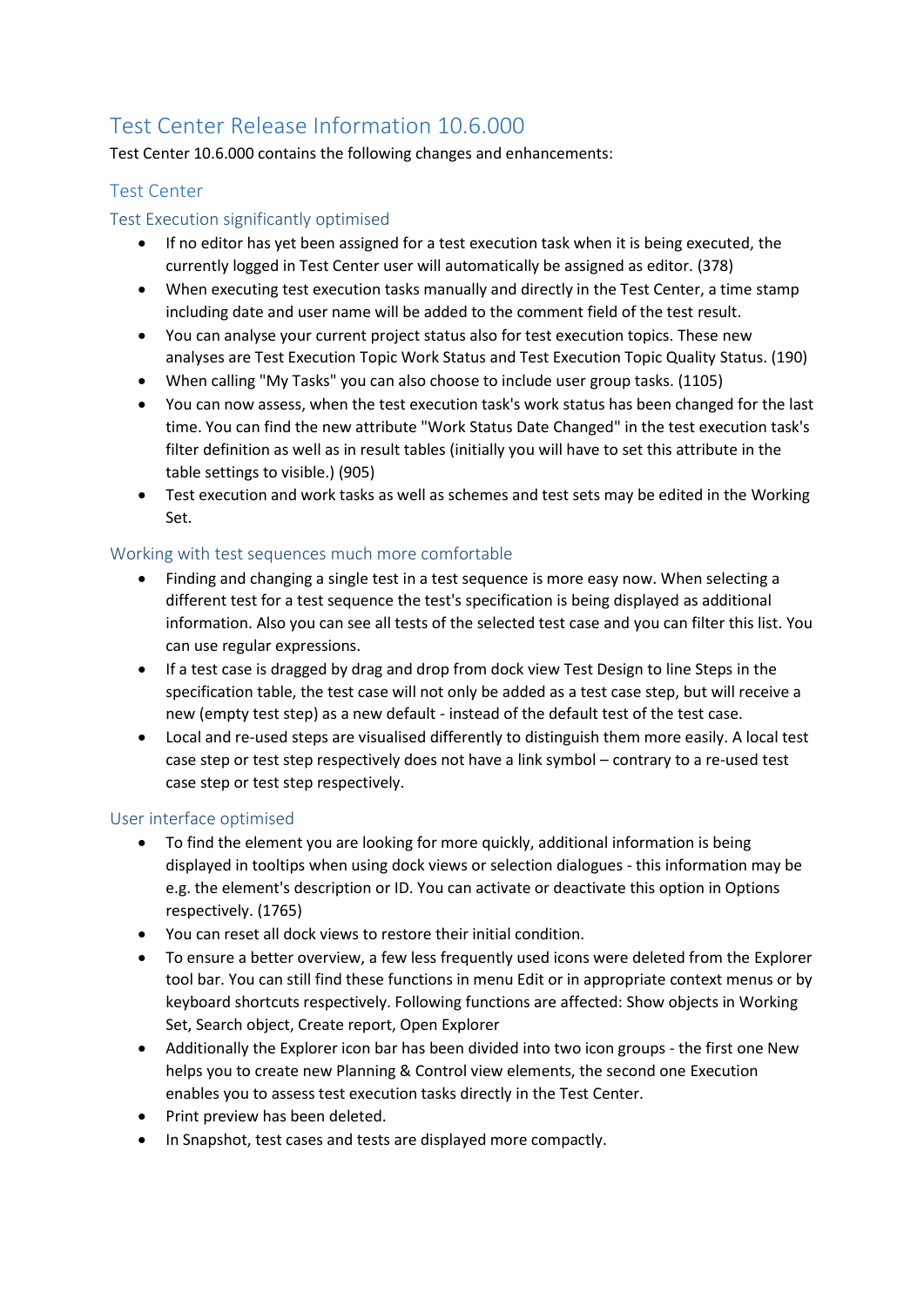## <span id="page-34-0"></span>Export workspace data to use for external analysis (186)

The new program DBExport exports raw data from a Test Center workspace to edit and analyse the data with other programs. You will find further information in manual DatabaseAdministration.pdf.

## <span id="page-34-1"></span>Bug fixes and technical updates

- Initial values of data structure and action word templates will only be transferred for new parameters, when sychronising data structures or action words with their templates.
- When reusing test execution tasks, test locations will be adopted as well, if they exist.
- Links may be added to tab Attachments & Links, if they link to the same file name, but are saved in a different directory. (1178)
- Integration Defect Management JIRA has been updated to JIRA interface REST for JIRA versions 5 and 6. (608)

## <span id="page-34-2"></span>Administration

- New option when creating workspaces enables you to set in the Administration, if Log Steps should be set when creating a new test set or scheme initially.
- Another new option when creating workspaces defines, if test cases will be deleted, even when references to requirements (coverage) still exist.
- You can now distinguish the Administration from other Java applications in the Task Manager (Windows) by the PID (Process Identifier). You find this number in the About tab (first line, next to version number, in brackets.) (1110)
- For each Application Server (workspace) a separate XML and PublicAPI Server is provided to simplify working with several workspaces parallelly. (664)

## <span id="page-34-3"></span>Test Log Editor

- Extensive user interface changes to simplify working with the Test Log Editor.
- Every Test Log will be opened in a separate window.
- The Test Log Editor displays, if a connection to the Test Center exists or if you are working offline.

## <span id="page-34-4"></span>Resolved Issues

186, 190, 378, 468, 558, 573, 608, 664, 905, 1105, 1110, 1178, 1339, 1703, 1753, 1765, 2434, 2602, 3269, 3863, 4103, 4222

For further information please contact our support.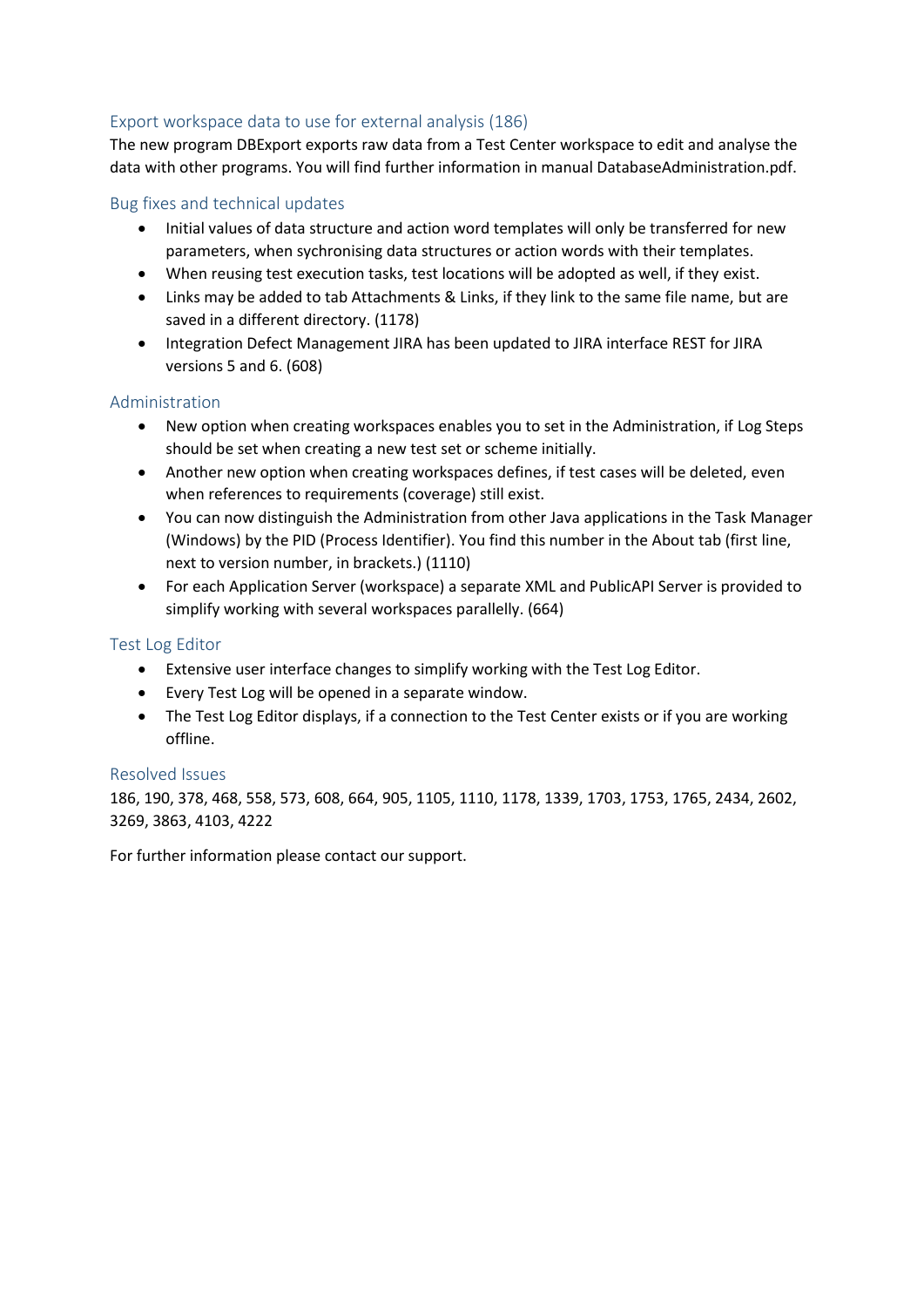## <span id="page-35-0"></span>Test Process Automation

<span id="page-35-1"></span>TPA

- Assistant "Automation (Ranorex)" allows an integration with Ranorex.
- The Tasks <startcriticalsection/> and <endcriticalsection/> protect resource-intensive operations against multiple parallel call.
- The detailed execution log contains the end time of execution.
- Running in Batch: Running a test set lying directly below a test cycle is now in batch possible.
- SQSEditor supports a setting to determine the language of its graphical interface and the language of help contents regardless of environment language. In particular: Configuring *[sqseditor] -language en* for Text editor in Test System Configuration cause SQSEditor always to start in English.
- The documentation in English is now available.

## <span id="page-35-2"></span>DTE

Technical change in socket communication: Attribute keep alive is now set.

## <span id="page-35-3"></span>Test Data Management

Bug fix for fields of type TIMESTAMP containing both, date and time.

## <span id="page-35-4"></span>Integration Defect Tracking tools with JIRA

- Technical redesign: Integration uses JIRA REST interface. Therefore is in particular now possible to read field Labels from JIRA.
- Missing properties needed to show attributes from JIRA in Test Center are now implemented.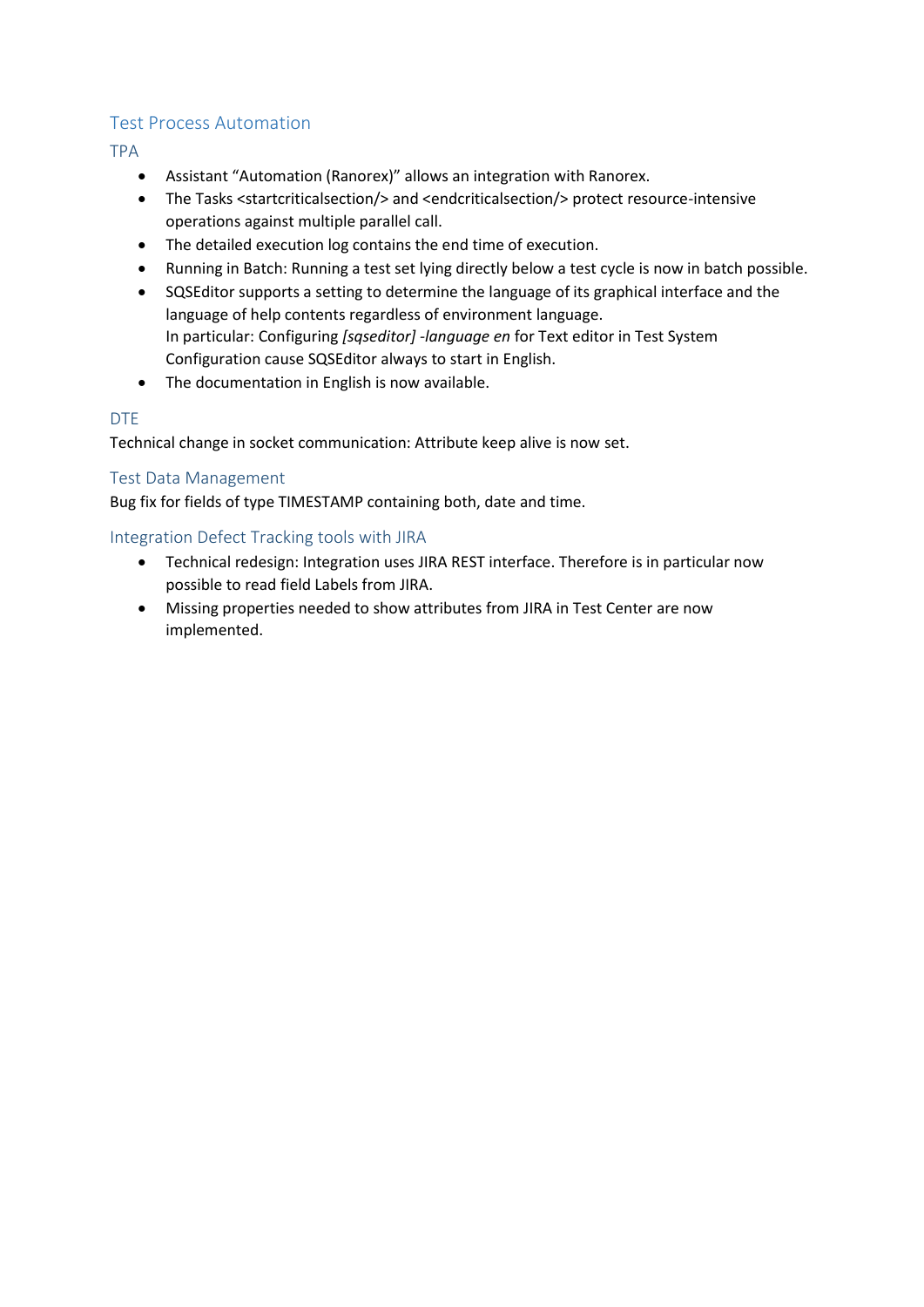<span id="page-36-0"></span>Test Center 10.5.006 contains the following changes and enhancements:

- Bug fixing in the copy routine for Test Cases/ Tests with Attachments.
- Bug fix at copying of data structure or action word parameters.

## <span id="page-36-1"></span>Test Center Release Information 10.5.005

Test Center 10.5.005 contains the following changes and enhancements:

## <span id="page-36-2"></span>Test Center

<span id="page-36-3"></span>License Manager, Management Server Bug fix for startup in the correct order, if using 64 bit systems

## <span id="page-36-4"></span>Administration

- Bug fix for detecting local systems when using SUN
- Bug fix for displaying correct source and target path in Migration tab

#### <span id="page-36-5"></span>APIServer

Methods GetShortName, GetOwnID, GetDescription and GetCreator are now offline available.

#### <span id="page-36-6"></span>Test Center Client

Editor list will be sorted in alphabetical order, when edited

#### <span id="page-36-7"></span>Test Log Editor

Bug fix for displaying OLE attachments (cannot be opened)

## <span id="page-36-8"></span>Test Process Automation

Fix for plugins external and testcenter avoiding loss of configuration settings.

## <span id="page-36-9"></span>Test Center Release Information 10.5.004

Test Center 10.5.004 contains the following changes and enhancements:

## <span id="page-36-10"></span>Test Center

<span id="page-36-11"></span>License Manager Bug fix in licensing mechanism.

#### <span id="page-36-12"></span>Test Process Automation

- Optimizing for executions containing many steps in case switch Log Steps is off.
- It is now possible to create result comparison reports showing all Blanks included in compared files.
- Final processing bug fix impacting test executions containing many structures.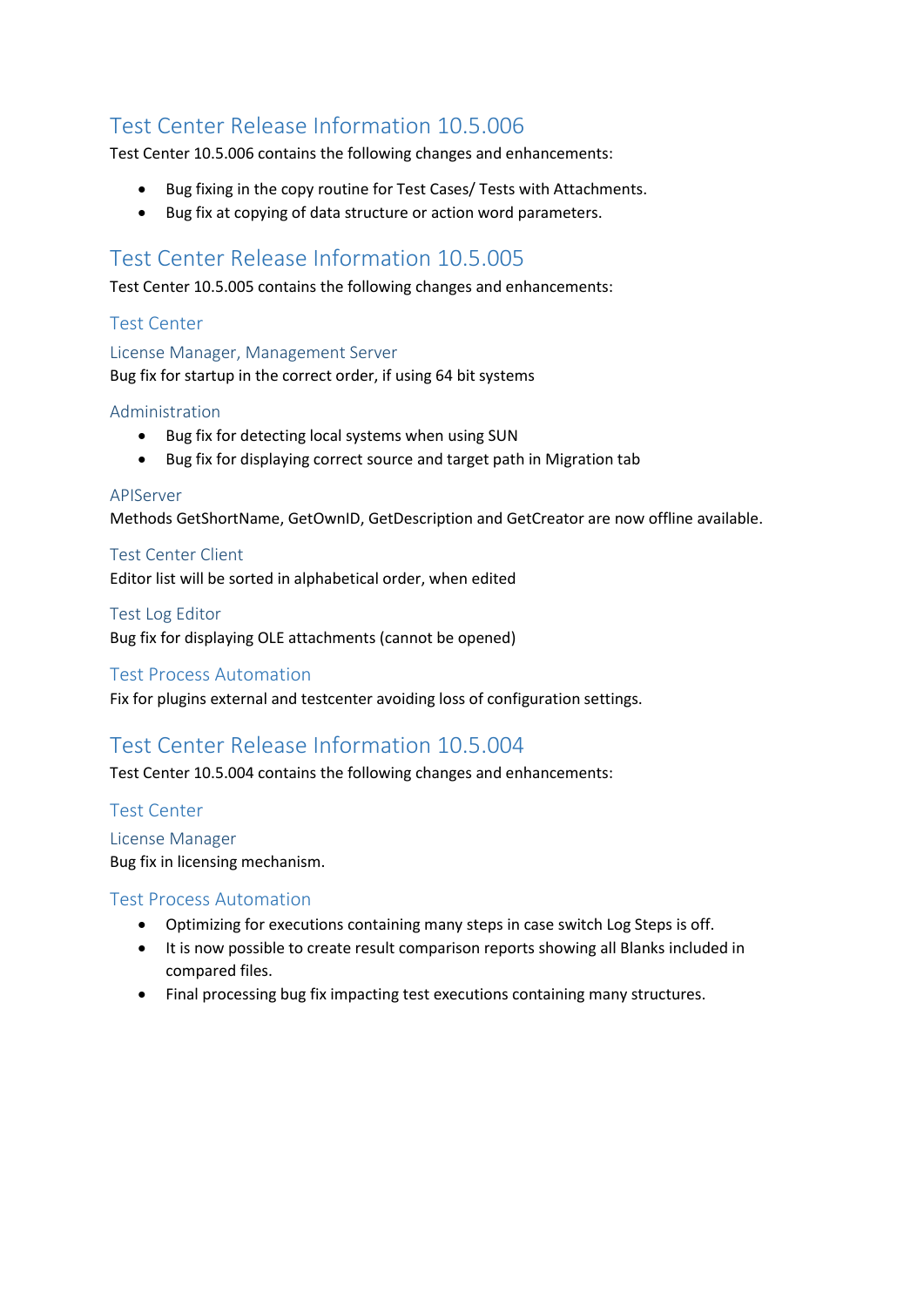<span id="page-37-0"></span>Test Center 10.5.003 contains the following changes and enhancements:

## <span id="page-37-1"></span>Test Center

## <span id="page-37-2"></span>AdminClient

Creating new environments is now also possible in installation path with blanks and round brackets.

## <span id="page-37-3"></span>Automated startup after a system reboot

• On 64 bit operating systems you could have had trouble, if the license manager was called to early. In case of failure you was not able to logon to the running environment. You have manualy to stop and restart this environment that you can continue your work. This problem was eliminated with this patch.

#### <span id="page-37-4"></span>ApplicationServer

- Bug fix concerning generating object IDs for Test Execution Tasks.
- Corrupt objects, where an attempt was made to access objects, that has been deleted or has not been stored, can be deleted without checking any references.
- Synchronization changed for data structure & action word templates. For newly added parameters in the template, the initial values are taken in the match. For existing parameters, the initial values are not accepted.

#### <span id="page-37-5"></span>ApplicationServer/Client

Bugfix was made by automated deleting of defects. Defects will only be deleted, if no more test will be referenced.

#### <span id="page-37-6"></span>Client

- Resolved bug ocurring in Work Tasks table when re-sorting columns
- "Reset Dock View" now resets destroyed dock views (which are no longer available) in addition to invisible / hidden dock views. These dock views are being minimised and displayed as tabs left and right of the main frame's margin.
- Time stamp may be added to the task description, when execute a manual test execution task.

#### <span id="page-37-7"></span>DBEdit

New command: GenerateTaskIDs (-Command GenerateTaskIDs) generates new Objekt-IDs for all tasks (work- and testexecutiontasks)

#### <span id="page-37-8"></span>PublicApiServer

New textdump for log "CObjectManager::~CObjectManager deleting <number> objects from cache"

## <span id="page-37-9"></span>Test Process Automation

## <span id="page-37-10"></span>Integration Defect Tracking Tools

• Interface unvisible administrator password is also not included in source code of JIRA configuration website dialog.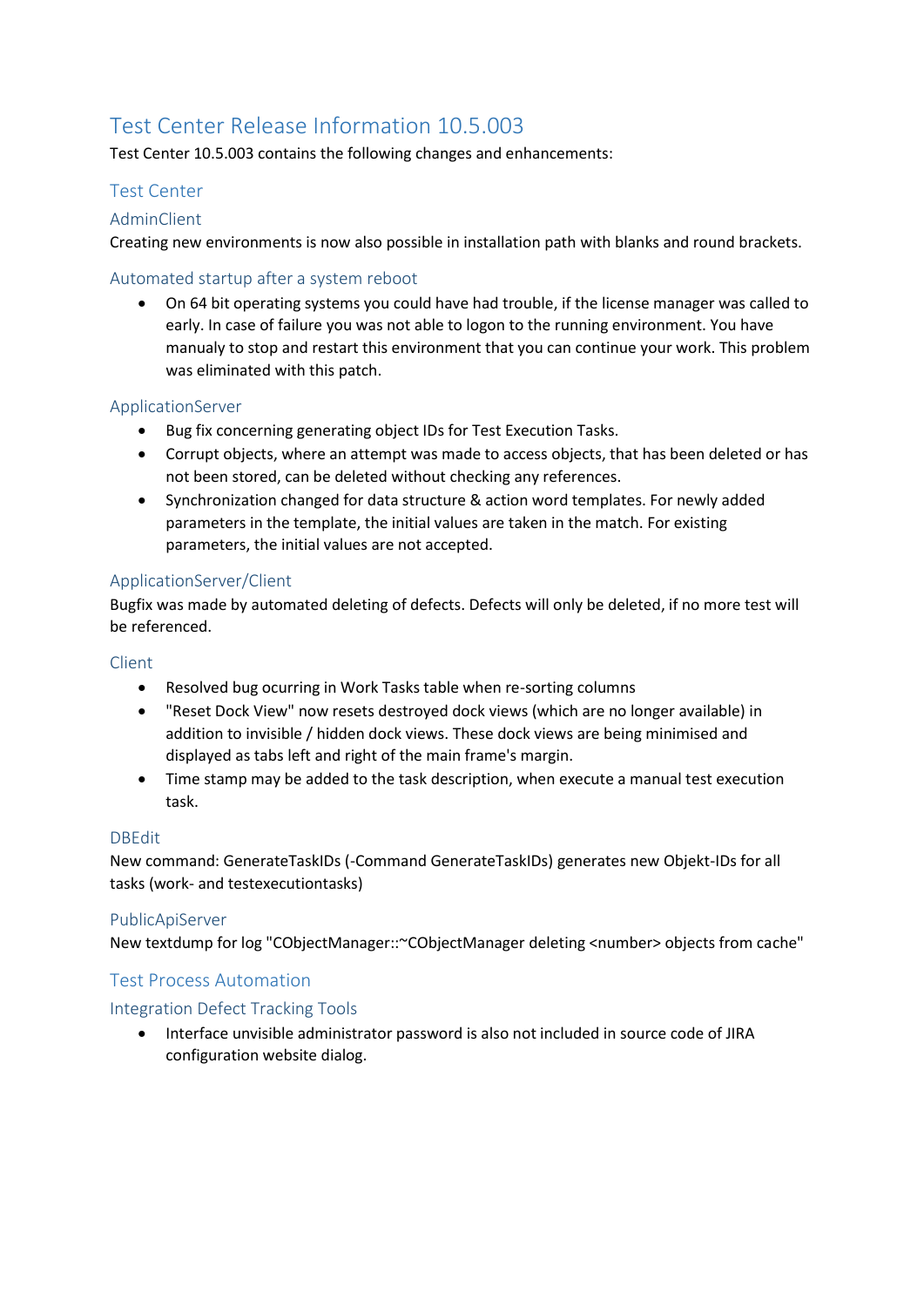<span id="page-38-0"></span>Test Center 10.5.002 contains the following changes and enhancements:

## <span id="page-38-1"></span>Test Center

<span id="page-38-2"></span>General

- Bug fix in the workspace selection dialog.
- The automatic logout functionality can be activated by a key in HKEY\_LOCAL\_MACHINE. This may overwrite user specific settings. Key HKEY\_LOCAL\_MACHINE\SOFTWARE\SQS\SQS-TEST/Professional NL\UserInactivity DWORD AfterMinutes DWORD ExitAppAfterInactivity 1 activate the automatic logout.

## <span id="page-38-3"></span>Client

A new menu item "Reset Dock View" has been inserted under main menu "View". In case of selection, all active dock views are being minimised and displayed as tabs left and right of the main frame's margin.

## <span id="page-38-4"></span>Test Process Automation

<span id="page-38-5"></span>DTE

- New parameters for use in restrictive environments.
- Improvements in process / thread management and socket communication.
- Improved logging.

## <span id="page-38-6"></span>Test Center Release Information 10.5.001

Test Center 10.5.001 contains the following changes and enhancements:

## <span id="page-38-7"></span>Test Center

<span id="page-38-8"></span>MRT

Bug fixes from 10.4.007 adopted:

- Application Server bug fixed. Caused MRT Configurator to run in an endless loop when trying to synchronise missing enumeration type attributes
- Application Server bug fixed. Prevented MRT Configurator from synchronising locked tests
- MRT Configurator message changed for multiple referenced test cases

## <span id="page-38-9"></span>Administration

Bug fix regarding file dialog when handling UNIX paths

## <span id="page-38-10"></span>Test Process Automation

New SQSEditor and TPA-Applet manifest entries following new Java 1.7.0\_45 security requirements.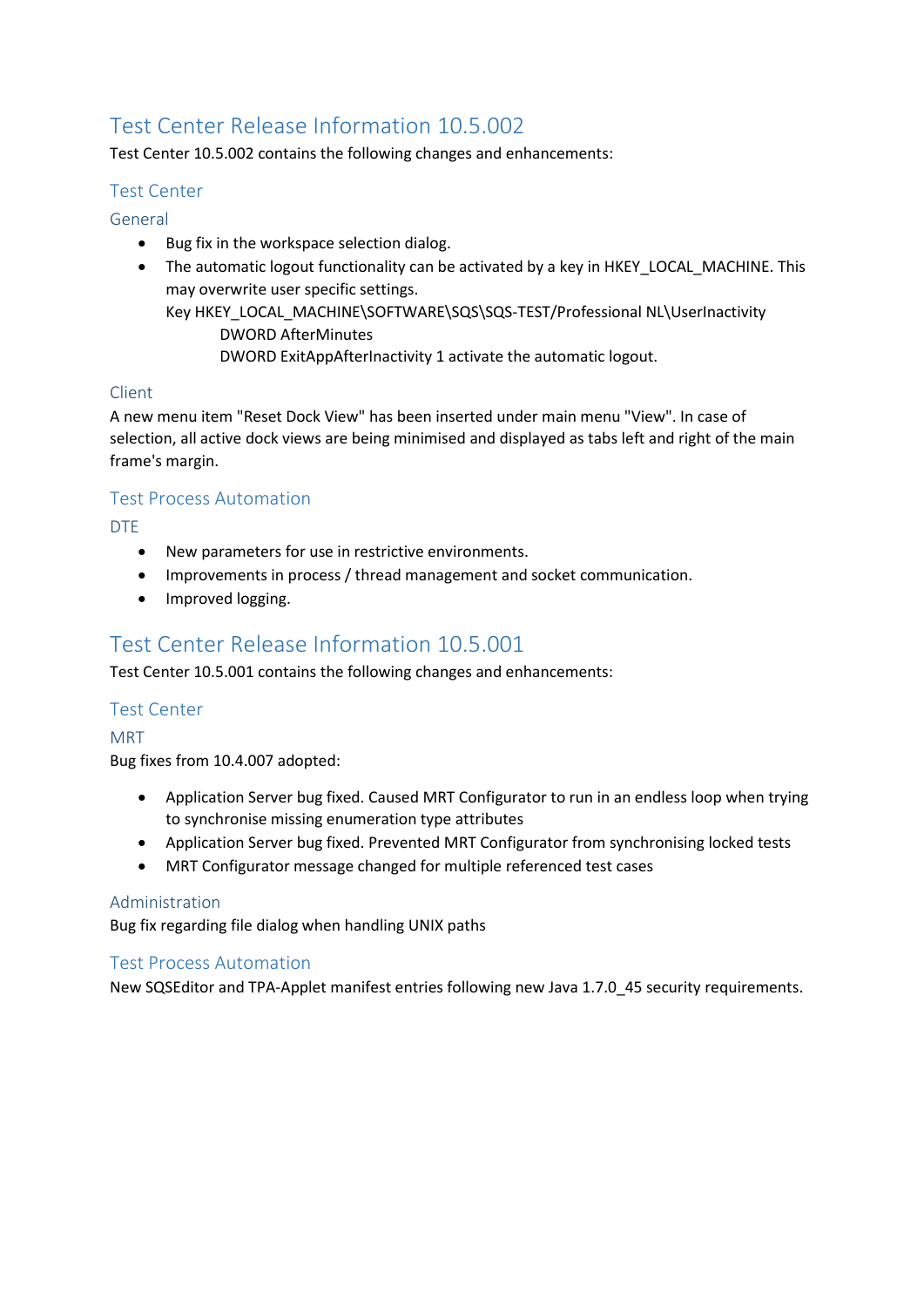<span id="page-39-0"></span>Test Center 10.5.000 contains the following changes and enhancements:

## <span id="page-39-1"></span>Test Center

#### <span id="page-39-2"></span>Trial execution directly form the view Test Design

Tests can be directly trial executed in the Test Design to check used parameters. For this it is no longer necessary to define a test schedule or scheme in the view Planning & Control. Especially for automated test execution and debugging purposes this is extremely helpful.

#### <span id="page-39-3"></span>Optimised manual test execution

- In order to optimise the work with multi-branched test scenarios, test results including test result steps will always be initialised with the post condition status N/A, when executed. This has the effect that the test result receives the quality status Passed, even if the test result itself is not assessed with a quality status.
- Test results may be assessed at schemes, too.

## <span id="page-39-4"></span>Capture note for elements

From now on, you can capture changes, flags or other comments in the form of Notes and thus understand its development at a glance. This is possible in the views Requirements, Test Design and Templates The notes are saved including time stamp and user information permanently on the respective element.

#### <span id="page-39-5"></span>New analysis for test items and requirements

- You can check the quality status and number of test execution tasks whose assigned tests belong to a test item. You find these new analyses "Test Results of Test Items" and "Test Results of Requirement Compliances" at test items and requirements or their folders respectively.
- Analysis regarding test items and requirements also include sub-test items or subrequirements respectively.

## <span id="page-39-6"></span>Optimised usability

- With the introduction of the new Explorer tab bar you can switch between the opened Explorers back and forth. You can embed the Explorer tab bar at various points and create greater clarity in everyday work.
- If you add several topics to your topic directory you can set more easily which topics are valid for test preparation or test execution respectively. Choose Select All or Deselect All in the context menu of the appropriate column.
- Optimised use of test execution tasks: you can display test sets in test execution task tables; and you can sort test execution task filter definitions by test schedule, test execution or test set

#### <span id="page-39-7"></span>Multi-Release-Testing optimised

When synchronising test cased re-used steps are no longer included. This prevents that often re-used test case steps are synchronised in other test cases.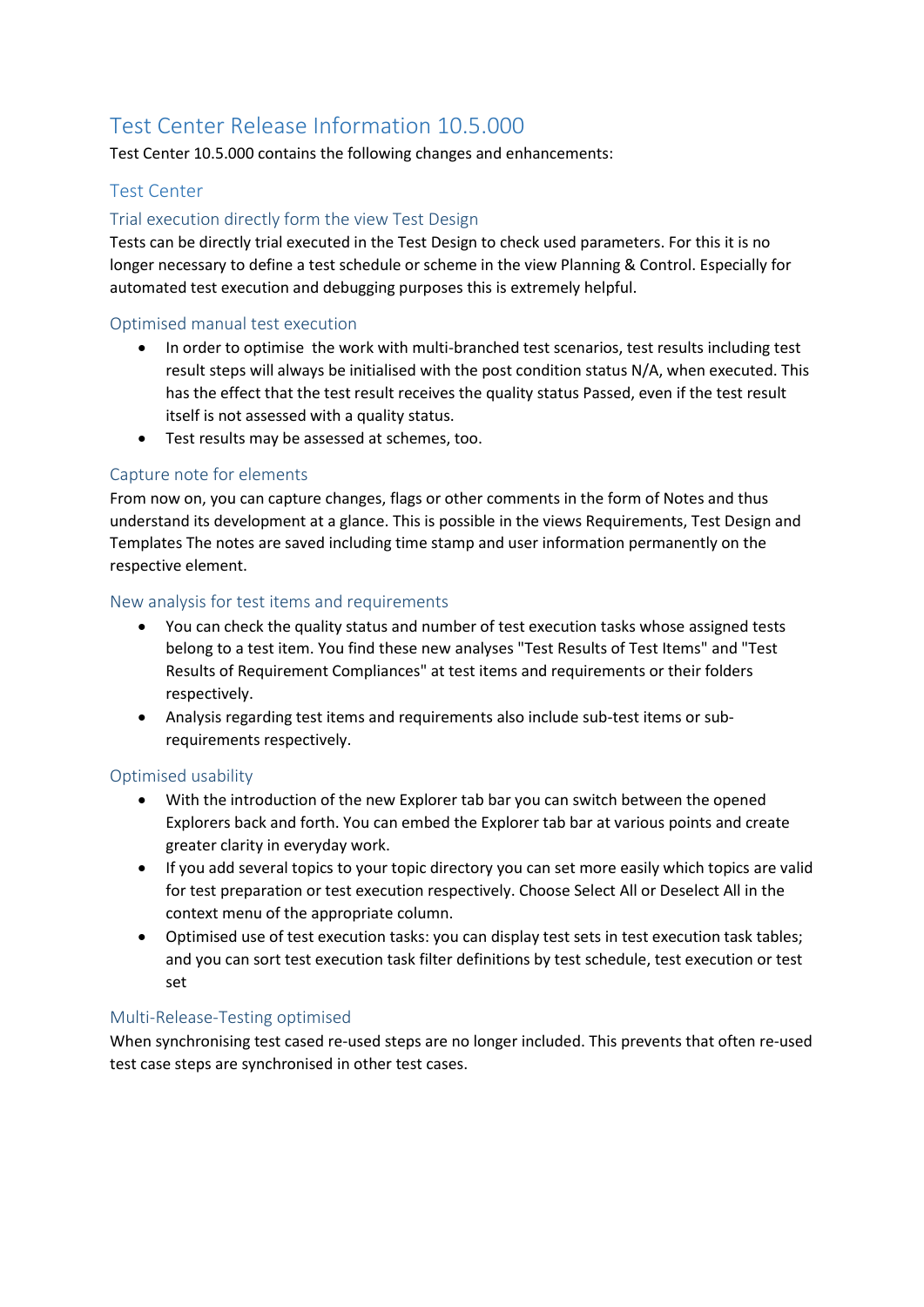## <span id="page-40-0"></span>XML-Import enhanced

- Initial values of data structure and action word templates and their parameters may be imported
- Re-used test steps may be imported
- Optimised error log and stability
- Compressed XML files may be used when in gz format

## <span id="page-40-1"></span>Integration Defect Management

Jira version 5.2 is now supported

## <span id="page-40-2"></span>Test Process Automation

<span id="page-40-3"></span>TPA

- The task <clearpropertiesbyregexp/> unset all properties whose names matches a given regular expression.
- For every action-word parameter a property \${<PARAMETER>.mode} is set with the mode of the parameter (Input,Output,Input/Output).
- The task <compareresults/> allows to use a fixed size char family tob e used in comparison protocols. Set attribuite fixedcharsize="true" to use this.
- When executing tests in a trial execution the property \${order.istrialexecution} is set to 'true'.
- Math operations handle big values of type "long" correctly. Operations Add, Sub, Mod and Mult use type "long", if attribute "type" is not set.
- Document update (for example, raw data export) can now be started by calling a link via http-GET from an external tool.
	- o Menu *Edit/ Copy link* provides one link for e-mail and one for update.
	- o Utility *<intallationpath>\tomcat\bin\httpget.jar* provided to send the request.

## <span id="page-40-4"></span>Dashboard and Workbench

Raw data export enhancement for Dashboard and Quality Intelligence: Other DBs different from MS-Access, like HSQL for example, can be accessed for raw data export by setting DB-URL and DB-Authentication.